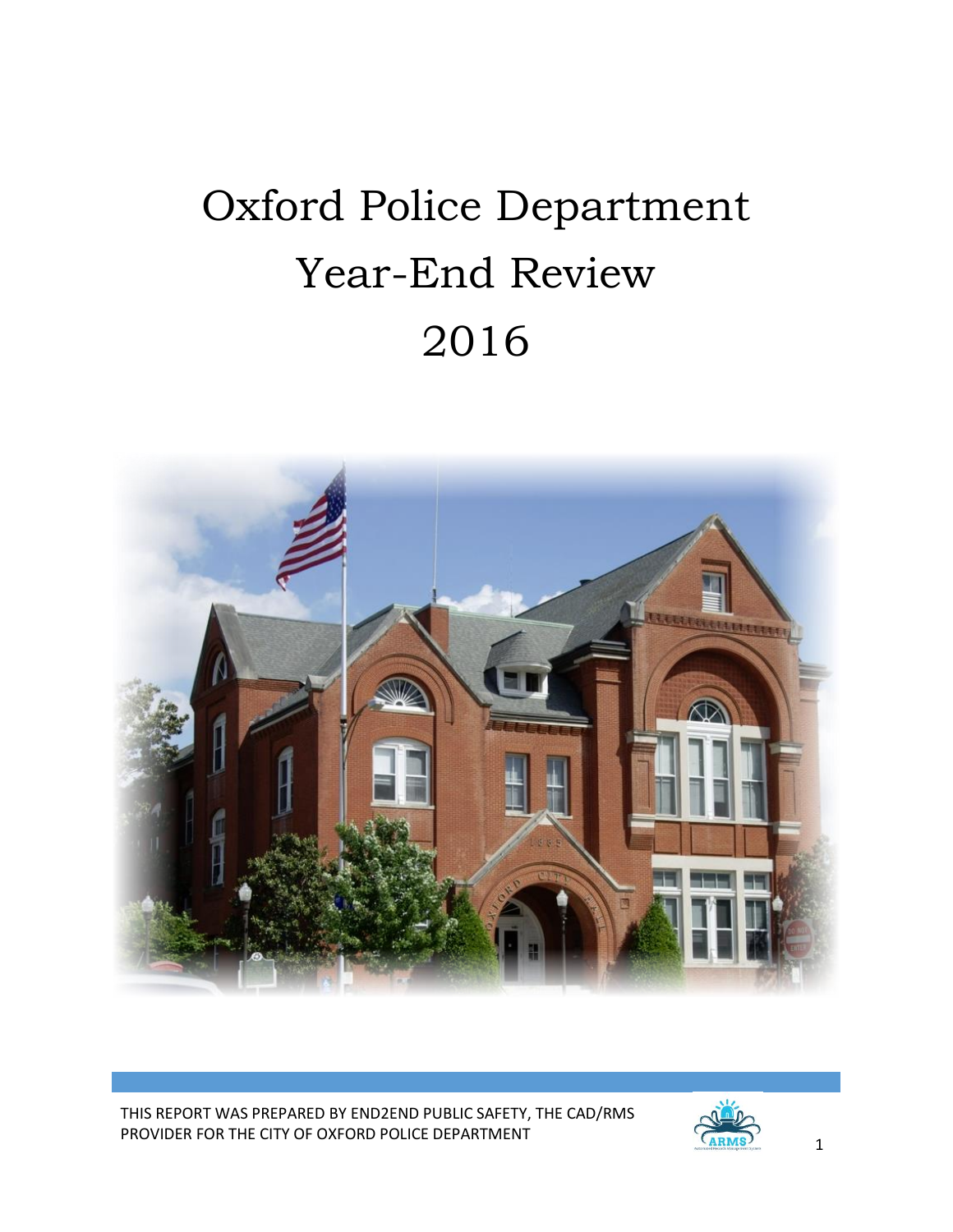

# MAYOR

George "Pat" Patterson

# BOARD OF ALDERMAN

Rick Addy – Ward I Robyn Tannehill – Ward II Janice Antonow – Ward III Ulysses "Coach" Howell – Ward IV Preston E. Taylor – Ward V Jason Bailey – Ward VI John Morgan – Alderman At-Large

THIS REPORT WAS PREPARED BY END2END PUBLIC SAFETY, THE CAD/RMS PROVIDER FOR THE CITY OF OXFORD POLICE DEPARTMENT **CARMED** 

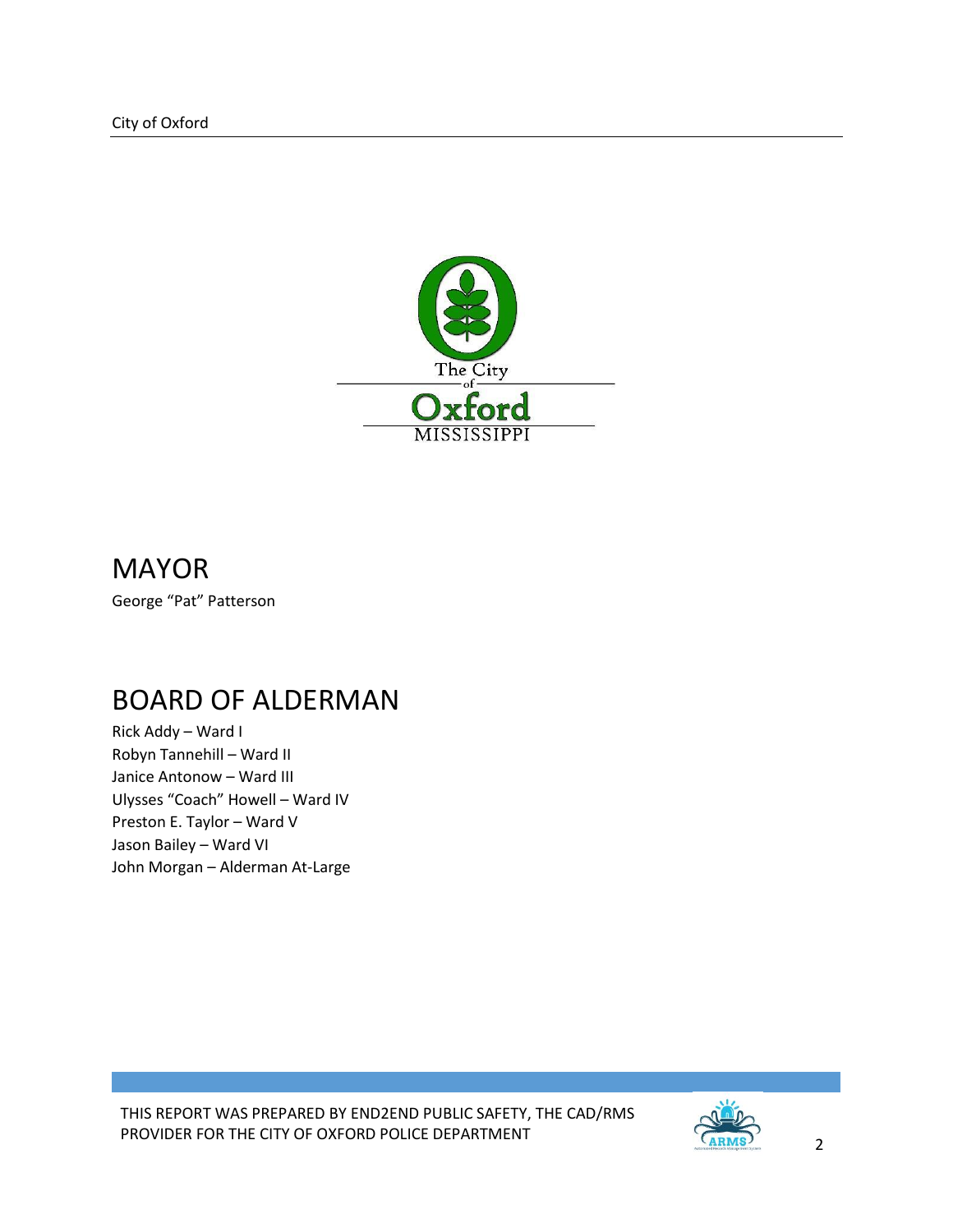# Table of Contents

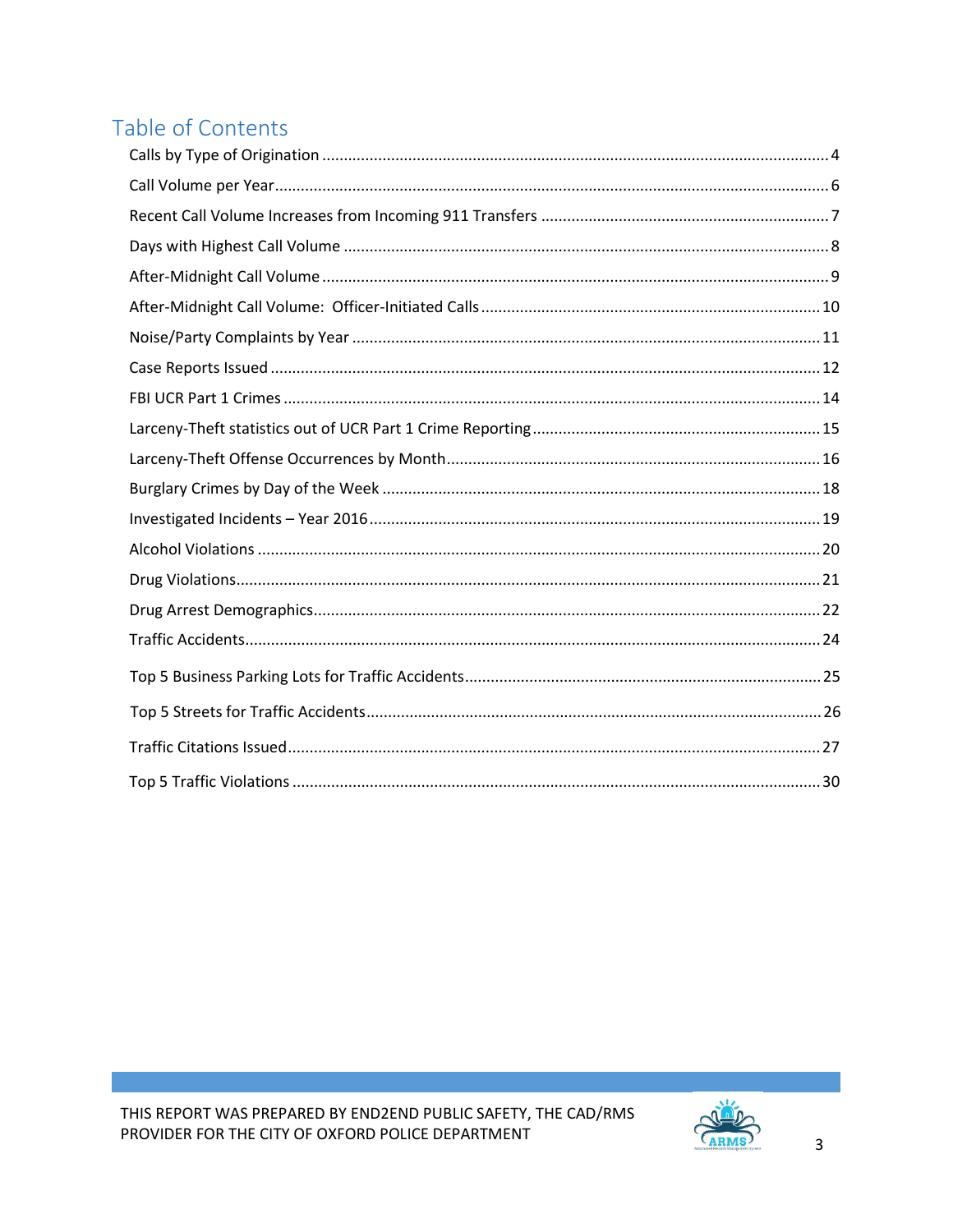#### <span id="page-3-0"></span>Calls by Type of Origination

During the Year 2016, the department received 57,708 total calls. The department categorized each call based on the nature in which the call originated (commonly referred to as Received Via):

- E911 Dispatch
- Phone
- Radio
- Walk In

E911 Dispatch refers to calls received through an incoming call-transfer from Lafayette County 911. Phone refers to calls received through the non-emergency phone numbers for OPD. Radio refers to calls received from Officers as they observe events in the field. Walk In refers to calls received from citizens coming into the OPD facilities to speak with Officers regarding a yet-to-be-reported event.

During the Year 2016, the breakdown of calls per how each was received, is as follows:

| E911 Dispatch | 2954  |
|---------------|-------|
| Phone         | 16866 |
| Radio         | 36774 |
| Walk In       | 1114  |

During the Year 2016, the department managed 36,774 calls which were Officer Initiated (meaning the call was received via Radio from an Officer in the field), or 63.72% of the total number of calls received by the department for the Year 2016.

The following data represents call volume by origination type from Year 2012 through Year 2016:

| Received Via       | Year 2012 | <b>Year 2013</b> | Year 2014 | Year 2015 | Year 2016 | <b>Grand Total</b> |
|--------------------|-----------|------------------|-----------|-----------|-----------|--------------------|
| E911 Disp          | 826       | 727              | 1239      | 2503      | 2954      | 8249               |
| Phone              | 14526     | 17907            | 18262     | 15842     | 16866     | 83403              |
| Radio              | 9666      | 12572            | 20293     | 28809     | 36774     | 108114             |
| Walk In            | 408       | 386              | 565       | 1089      | 1114      | 3562               |
| <b>Grand Total</b> | 25426     | 31592            | 40359     | 48243     | 57708     | 203328             |

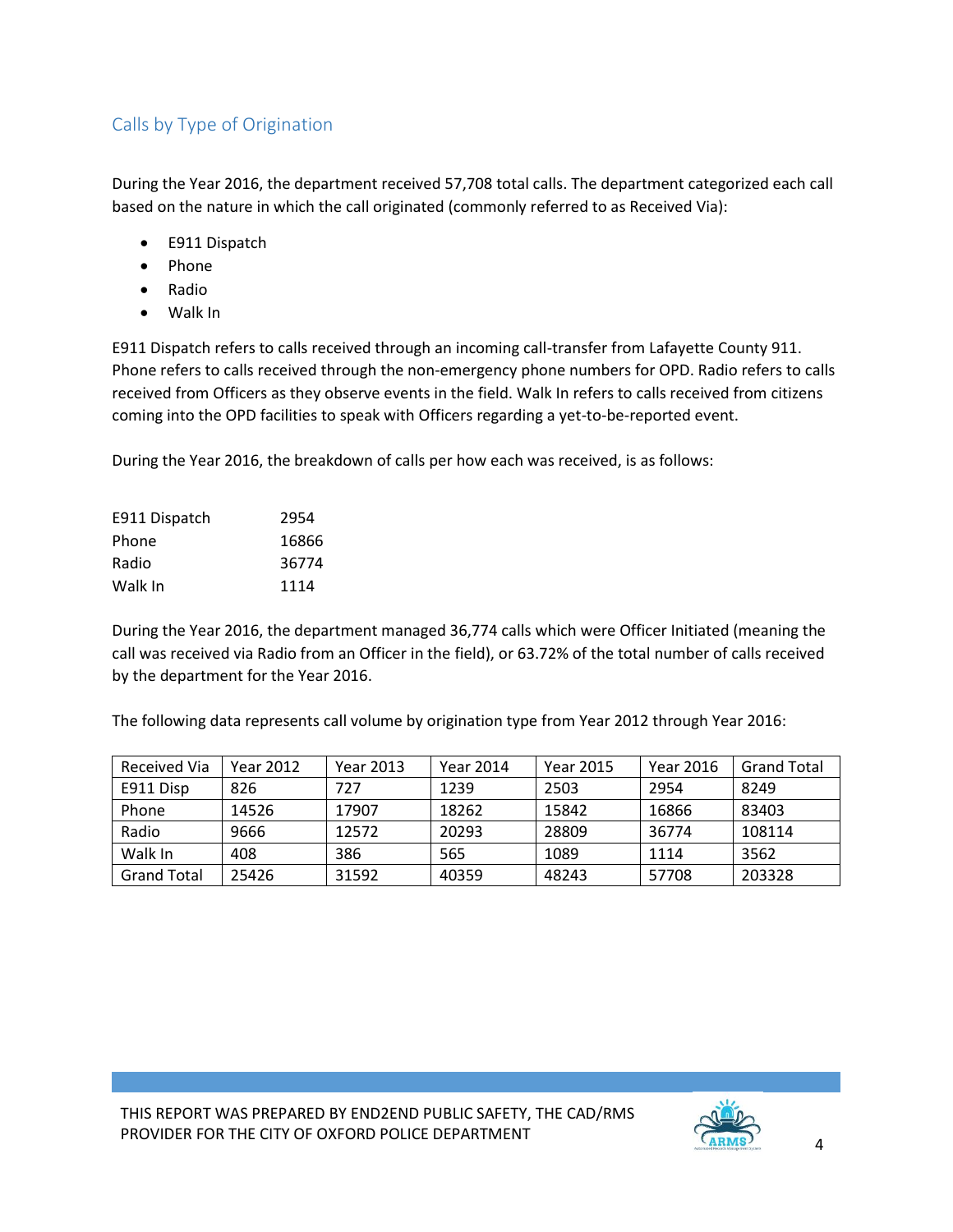

The following chart depicts year-to-year comparisons for each type of call origination as received from Year 2012 through Year 2016:

Calls that are received via Radio are known as Officer-Initiated calls. All other methods by which a call is received are known as Citizen-Initiated calls. The following chart provides a year-to-year comparison of Officer-Initiated vs. Citizen-Initiated call volume for Year 2012 through Year 2016:



THIS REPORT WAS PREPARED BY END2END PUBLIC SAFETY, THE CAD/RMS PROVIDER FOR THE CITY OF OXFORD POLICE DEPARTMENT **FOR ALL ARMS** 5

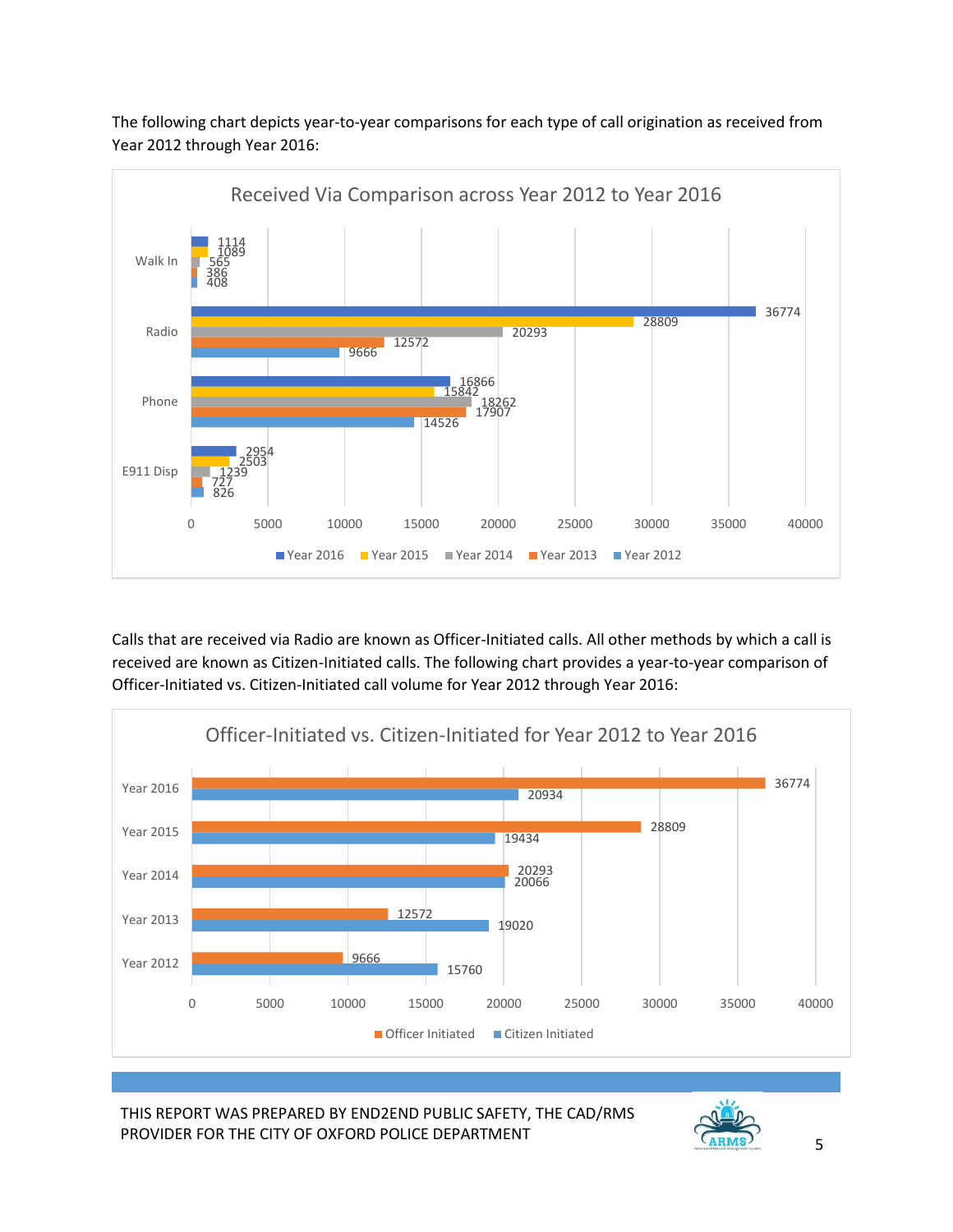#### <span id="page-5-0"></span>Call Volume per Year

In the Year 2013, the department experienced a 24.25% increase in total call volume from the previous year. In the Year 2014, the department experienced a 27.75% increase in total call volume from the previous year. In the Year 2016, the department experienced a 19.62% increase in total call volume from the previous year. The following chart displays the rising total call volume from 2012 through 2016:



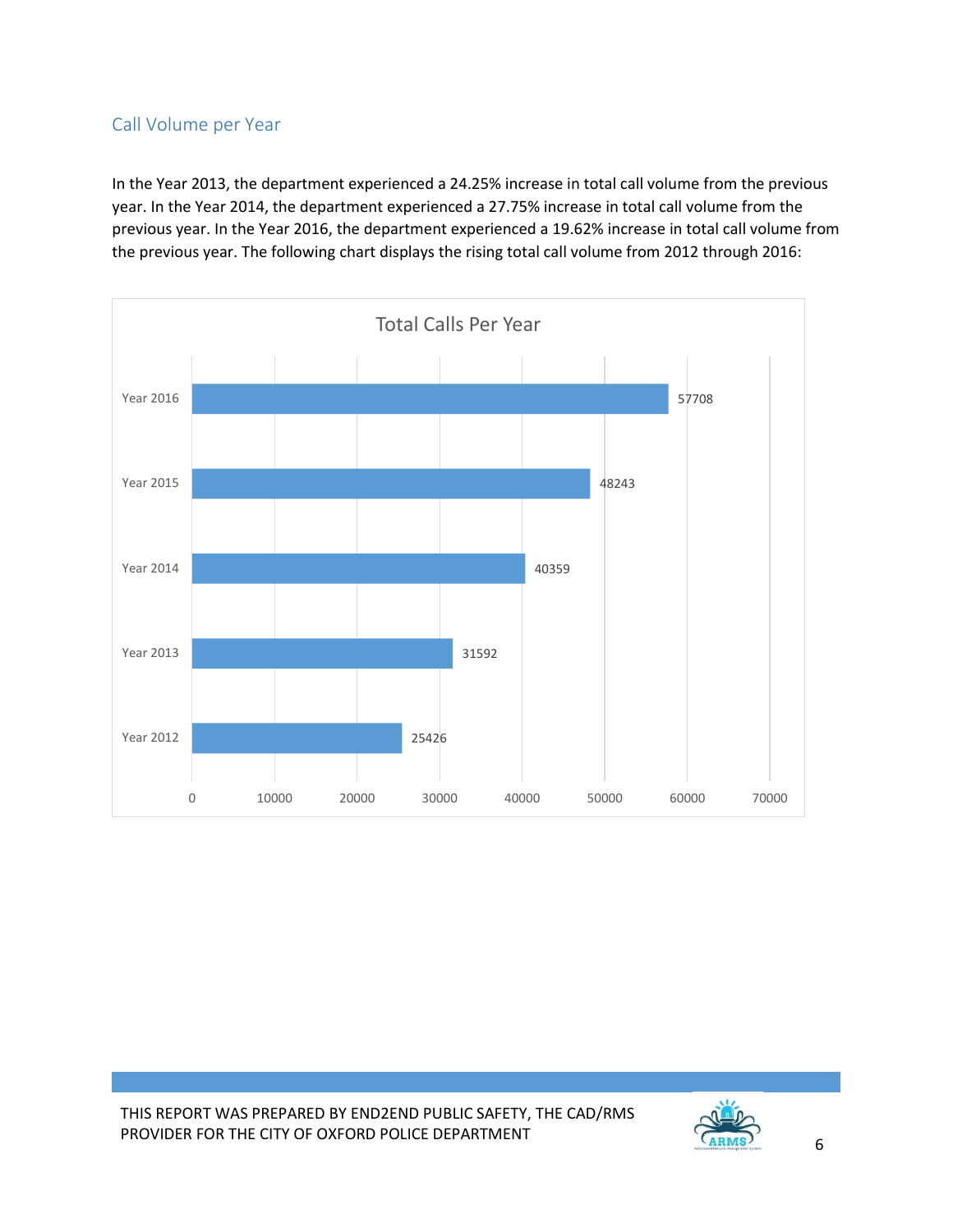#### <span id="page-6-0"></span>Recent Call Volume Increases from Incoming 911 Transfers

Lafayette County Sheriff Office is home to the county's Public Safety Answering Point (PSAP), meaning any call to 911 within Lafayette County is automatically routed to Lafayette County 911 Dispatchers at the Lafayette County Sheriff Office.

When calls are received at Lafayette County 911 from citizens that are currently within Oxford city limits, those calls are transferred from Lafayette County 911 to the Oxford Police Department.

Calls received as transfers from Lafayette County 911 have increased each of the last three years.



THIS REPORT WAS PREPARED BY END2END PUBLIC SAFETY, THE CAD/RMS PROVIDER FOR THE CITY OF OXFORD POLICE DEPARTMENT **FOR ALL CARMS** 7

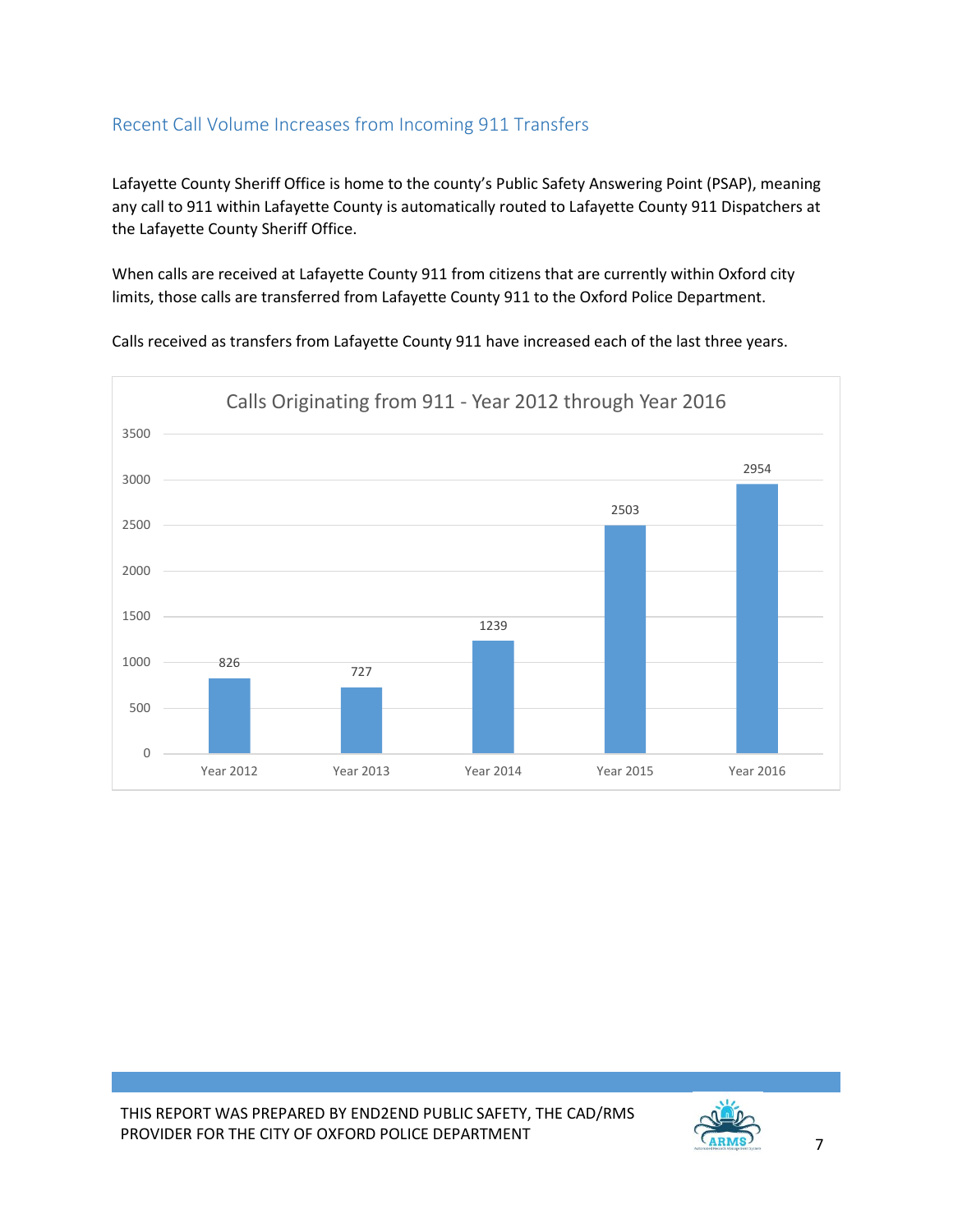## <span id="page-7-0"></span>Days with Highest Call Volume

The following chart illustrated a breakdown of call volume by day of the week, by year in which the call occurred. As shown by the chart below, the department receives the largest amount of calls during Wednesday through Saturday of each week during the year.



THIS REPORT WAS PREPARED BY END2END PUBLIC SAFETY, THE CAD/RMS PROVIDER FOR THE CITY OF OXFORD POLICE DEPARTMENT **FOR ALL ARMS** 8

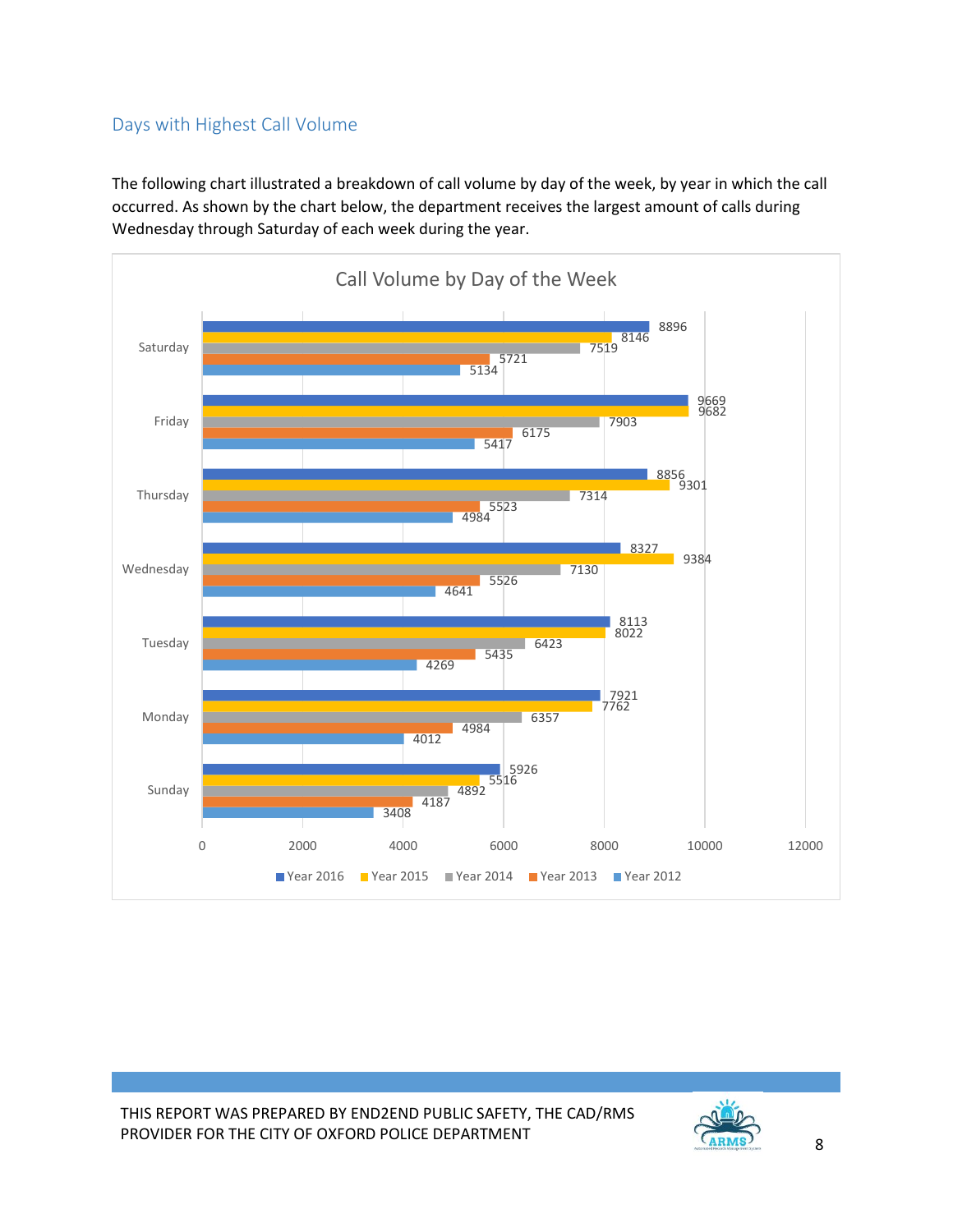## <span id="page-8-0"></span>After-Midnight Call Volume

The time between 12:00 AM and 3:00 AM are sometimes the busiest for the department. The following chart provides a breakdown of call volume after midnight on week-ending nights/mornings (i.e. Thursday night, Friday night, and Saturday night).



THIS REPORT WAS PREPARED BY END2END PUBLIC SAFETY, THE CAD/RMS PROVIDER FOR THE CITY OF OXFORD POLICE DEPARTMENT **FOR ALL ARMS** 9

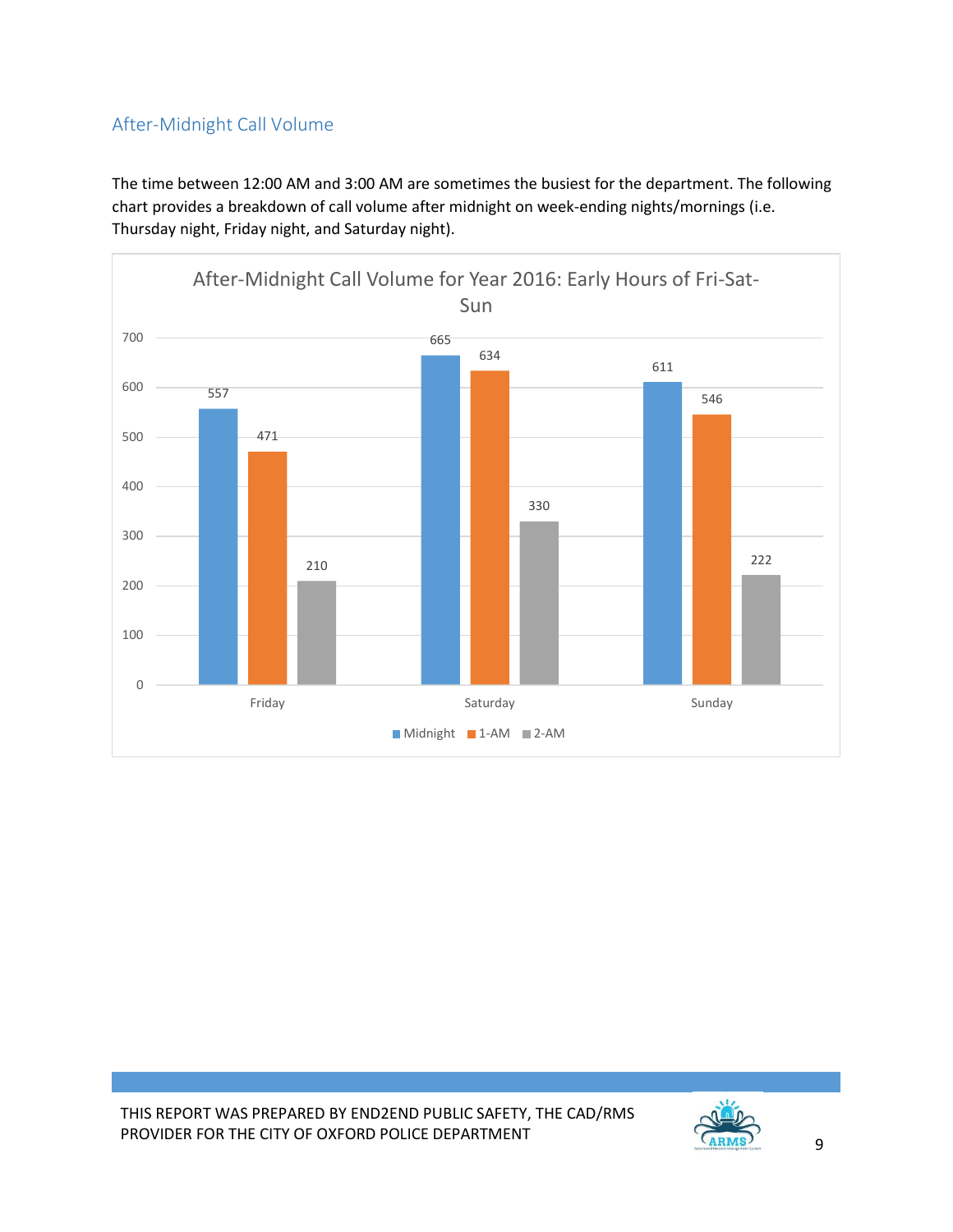# <span id="page-9-0"></span>After-Midnight Call Volume: Officer-Initiated Calls

The following chart illustrates the breakdown of after-midnight calls between Officer-Initiated and Citizen-Initiated. Out of the 1,833 calls which occurred in Year 2016 during the midnight hour, there were 1,212 calls which were Officer-Initiated, or 66.12% of the calls received between 12AM and 1AM.



THIS REPORT WAS PREPARED BY END2END PUBLIC SAFETY, THE CAD/RMS PROVIDER FOR THE CITY OF OXFORD POLICE DEPARTMENT THE CONSTRUCTION OF A RAME TO THE CARD OF THE CONSTRUCTION OF  $\frac{10}{10}$ 

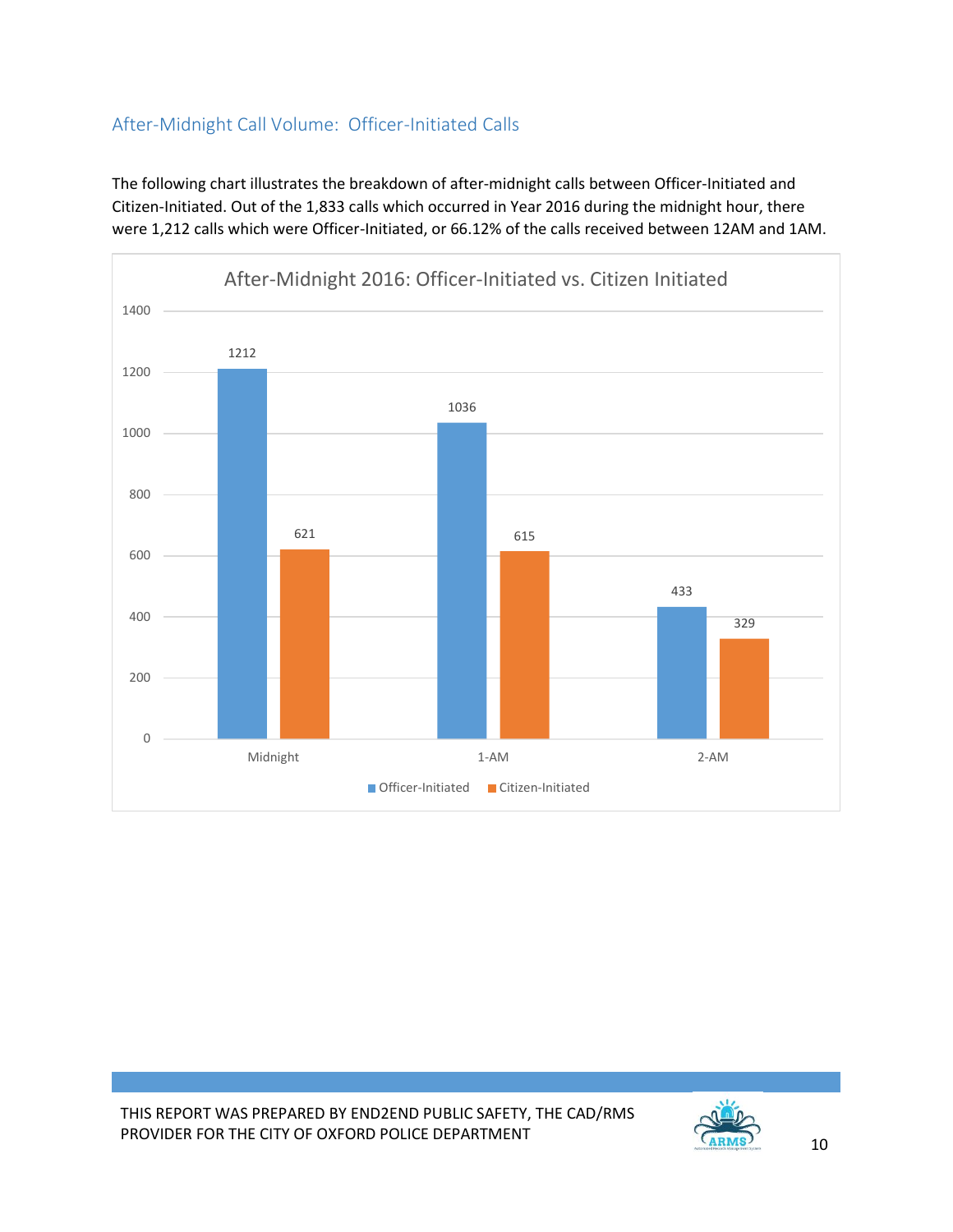#### <span id="page-10-0"></span>Noise/Party Complaints by Year

The department receives several hundred calls per year regarding noise complaints. The department received fewer noise complaints in 2013 than 2012; however, the number of occurrences began to increase again, year-to-year, from 2013 through 2016.



THIS REPORT WAS PREPARED BY END2END PUBLIC SAFETY, THE CAD/RMS PROVIDER FOR THE CITY OF OXFORD POLICE DEPARTMENT THE CONSTRUCTION OF A SAME TO THE CARMED THE THREE CONSTRUCTION OF THE CONSTRUCTION OF THE CONSTRUCTION OF THE CONSTRUCTION OF THE CONSTRUCTION OF THE CONSTRUCTION OF THE C

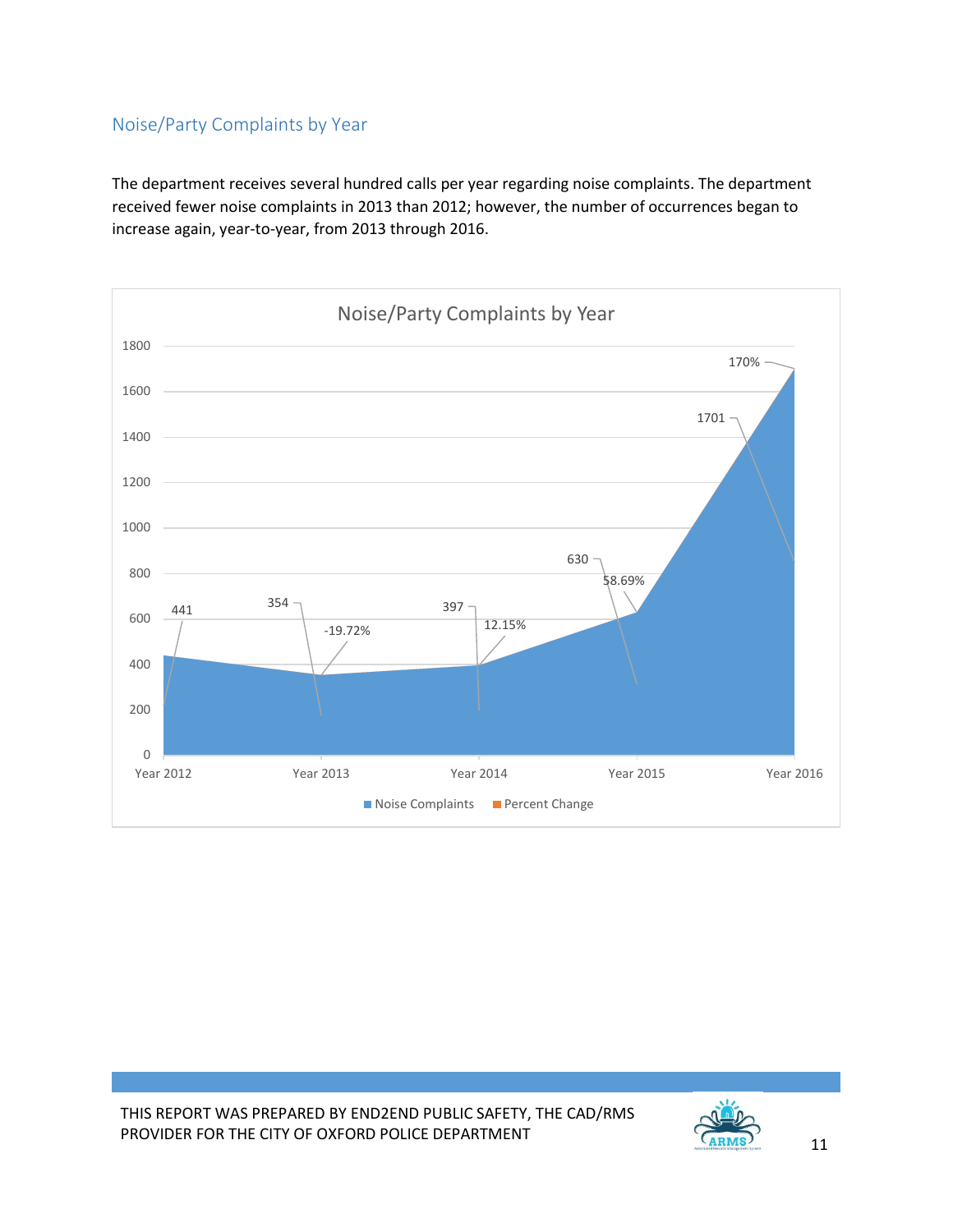#### <span id="page-11-0"></span>Case Reports Issued

Certain types of calls to the department result in the issuance of a case report. The department issues more than 10,000 new case reports each year.

September is a month which sees a large amount of case reports being issued. In the Year 2012, during the month of September, the department issued 1,074 case reports. In the Year 2013, during the month of September, that number increased to 1,119; increased to 1,319 in September 2014; increased to 1,422 in September 2015.

The department's case report issuance in September 2013 was a 4.19% increase from September 2012. The department's case report issuance in September 2014 was a 17.87% increase from September 2013. The department's case report issuance in September 2015 was a 7.81% increase from September 2014.

|                    | Year  | Year  | Year  | Year  | Year  | Grand |
|--------------------|-------|-------|-------|-------|-------|-------|
| Month Name         | 2012  | 2013  | 2014  | 2015  | 2016  | Total |
| January            | 850   | 831   | 1049  | 1123  | 980   | 4833  |
| February           | 903   | 839   | 973   | 990   | 980   | 4685  |
| March              | 987   | 872   | 992   | 1019  | 1060  | 4930  |
| April              | 892   | 1214  | 1151  | 1111  | 1220  | 5588  |
| May                | 768   | 995   | 1050  | 1022  | 1108  | 4943  |
| June               | 805   | 900   | 894   | 926   | 1087  | 4612  |
| July               | 817   | 985   | 975   | 996   | 1045  | 4818  |
| August             | 1005  | 1031  | 1147  | 1296  | 1306  | 5785  |
| September          | 1074  | 1119  | 1319  | 1422  | 1207  | 6141  |
| October            | 1113  | 1374  | 1313  | 1330  | 1419  | 6549  |
| November           | 944   | 1137  | 1229  | 1336  | 1207  | 5853  |
| December           | 772   | 899   | 919   | 1015  | 983   | 4588  |
| <b>Grand Total</b> | 10930 | 12196 | 13011 | 13586 | 13602 | 63325 |

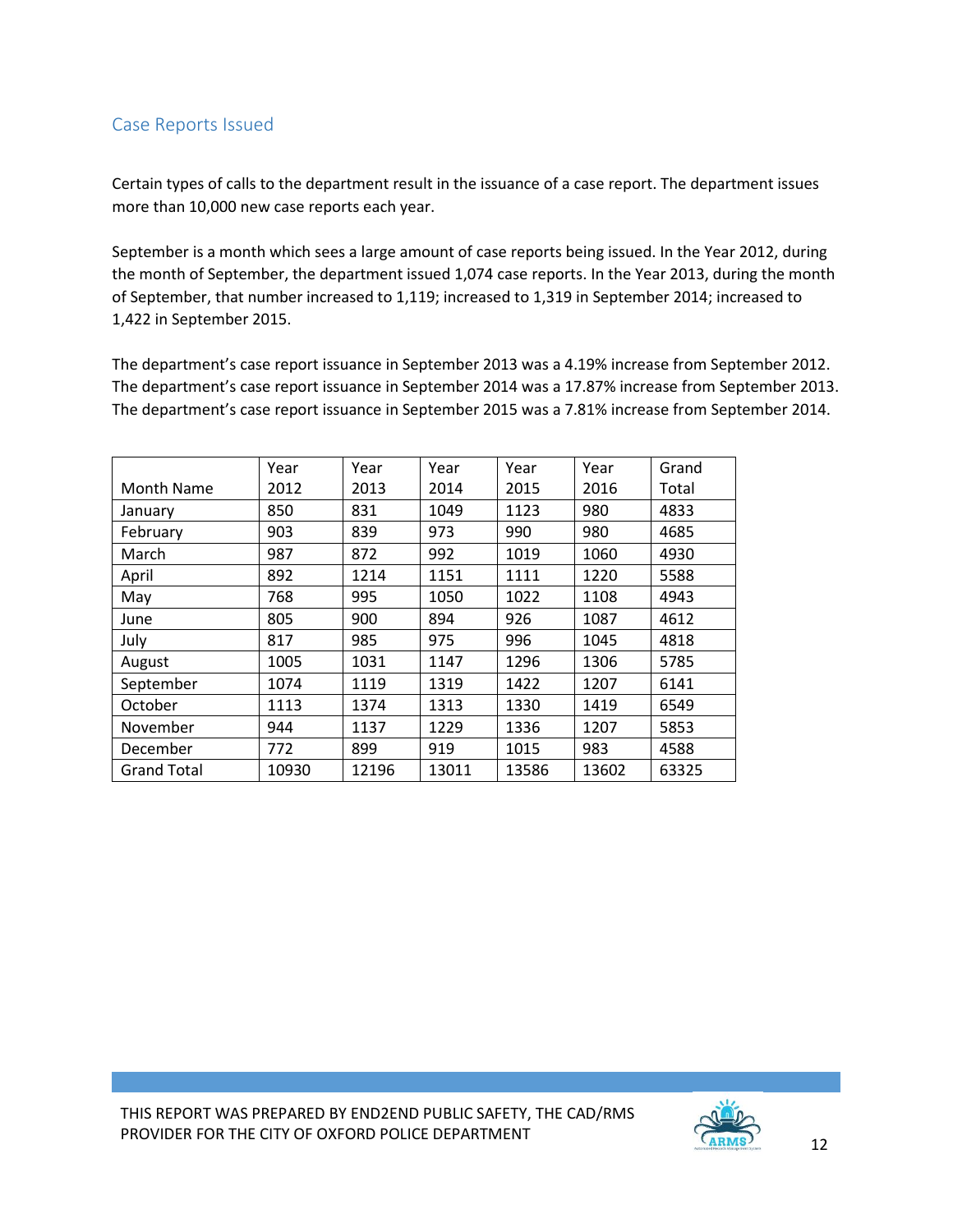

The department has experienced an increase in the issuance of new case reports, from year-to-year, in most all months of the year from Year 2012 through Year 2016.

THIS REPORT WAS PREPARED BY END2END PUBLIC SAFETY, THE CAD/RMS PROVIDER FOR THE CITY OF OXFORD POLICE DEPARTMENT THE STATISTIC RANGER AT 13

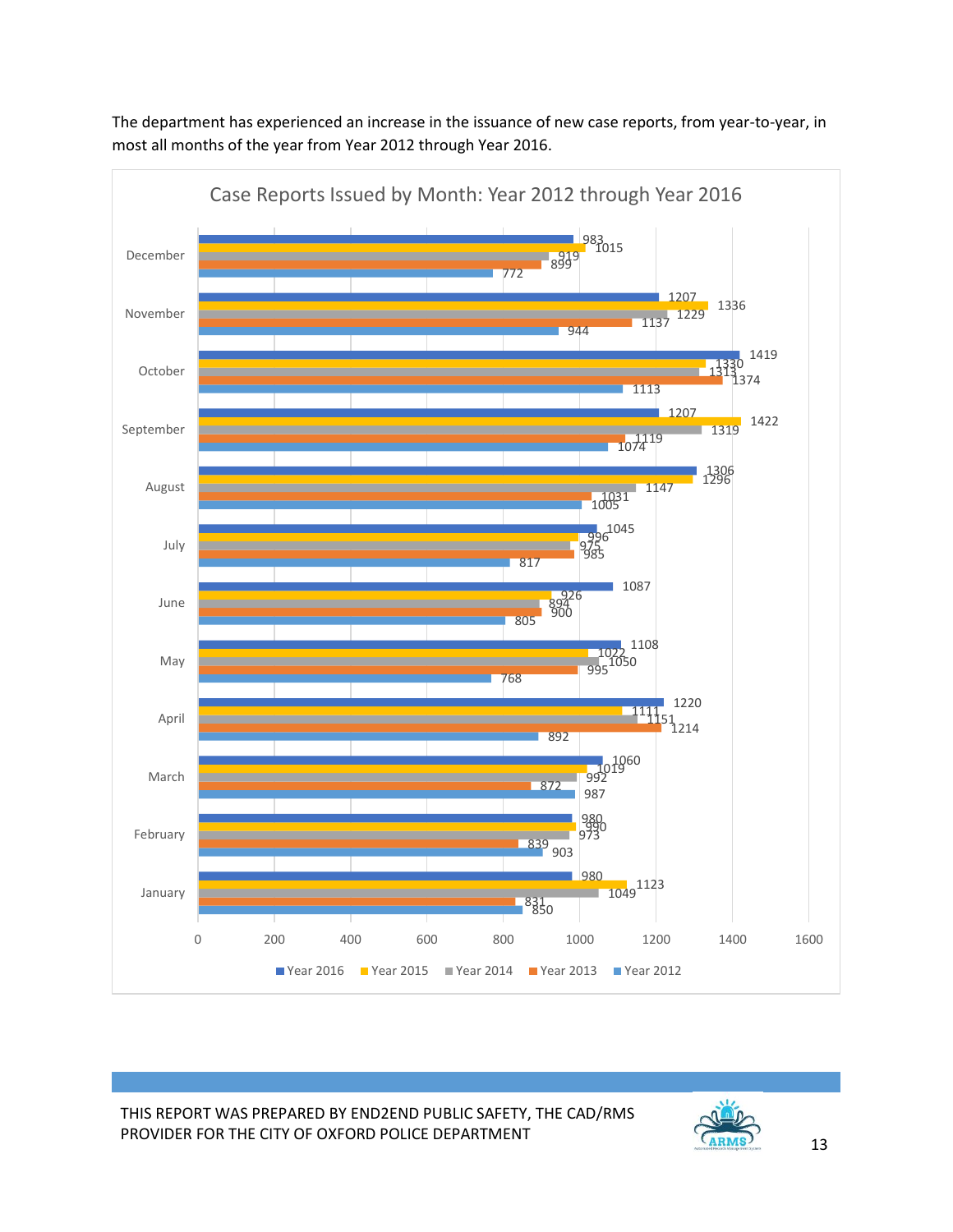#### <span id="page-13-0"></span>FBI UCR Part 1 Crimes

The department participates in the FBI's Uniform Crime Reporting (UCR) program. The UCR program asks departments to submit data about the single most offensive crime that occurred within a case report involving certain types of offenses (referred to as Part 1 Crimes). This approach is known as applying the Hierarchy Rule to collecting crime stats to submit to the FBI for UCR purposes. For example, if a case report included a home break-in (Burglary) and a stolen car (Motor Vehicle Theft), then the UCR statistic reported to the FBI, according to FBI UCR crime reporting standards, is the most serious offense between the two, and that would be the Burglary.

*\*\*NOTE: In the Year 2013, the FBI broadened its categorization of Rape and Assault offenses to include additional scenarios, such as Attempts to Commit Rape, Carnal Knowledge, Fondling, etc.; scenarios are noticed where the newly expanded categorizations began to reach department's reporting around the nation during years 2013 and 2014, wherein departments experience increases in Rape reporting to UCR.*

FBI UCR Part 1 (Return-A) Crime Reporting Year 2012 through Year 2016 600 517 545 500 400 357 300 233 ววว 139<sup>65</sup> 200 148 103 94 65 70 100 50 27 3 8 17 11 16 0 1 3 13 1 1 8 1 5 18 17 2 10 11 5 16 2 13 5 5 1613 0 a ma Criminal Rape and Rape and Robbery Assault Burglary Larceny-Theft Motor Vehicle Homicide Theft Year 2012 | 0 | 1 | 3 | 94 | 50 | 148 | 13 Year 2013 | 1 | 1 | 8 | 139 | 27 | 233 | 5 Year 2014 | 1 | 18 | 17 | 165 | 65 | 357 | 5 Year 2015 2 10 11 188 70 517 16 Year 2016 | 2 | 14 | 16 | 223 | 103 | 545 | 13 ■ Year 2012 ■ Year 2013 ■ Year 2014 ■ Year 2015 ■ Year 2016

The following chart illustrates the hierarchical reporting of UCR Part 1 Crimes from the department to the FBI:

THIS REPORT WAS PREPARED BY END2END PUBLIC SAFETY, THE CAD/RMS PROVIDER FOR THE CITY OF OXFORD POLICE DEPARTMENT THE STATISTIC RANGEMENT THAT A RANGEMENT THAT A RANGEMENT OF DETAIL OF DEPARTMENT THAT A RANGEMENT OF DETAILS AND MALL ASSESS TO A RANGEMENT OF DETAILS AND MALL ASSESS TO A

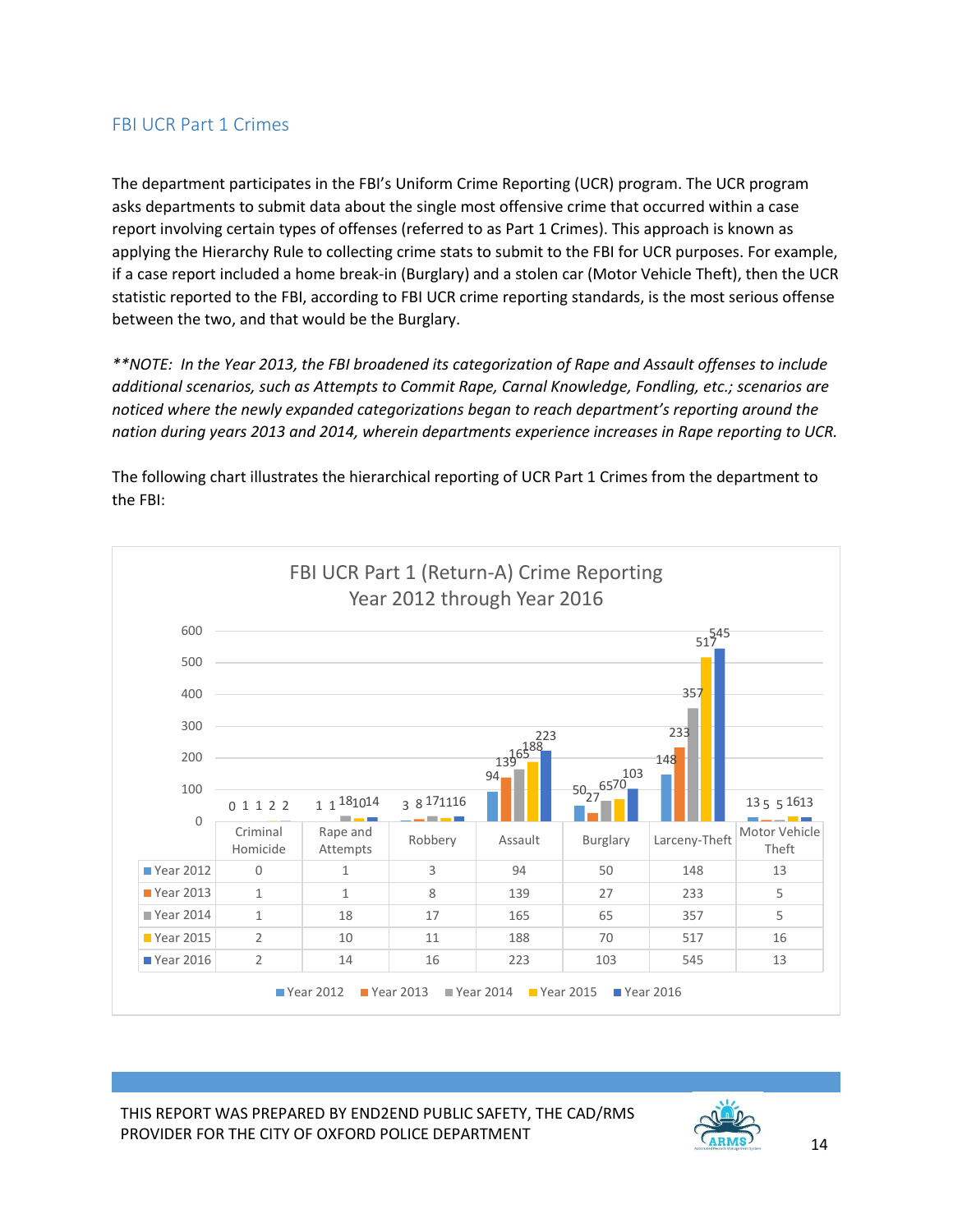#### <span id="page-14-0"></span>Larceny-Theft statistics out of UCR Part 1 Crime Reporting

The nature of the FBI's UCR program for collecting Part 1 Crime statistics is that the department only reports the most serious offense which occurred during the commission of a group of crimes listed within the case report. Example: a burglar might break-in to a home, steal a laptop, and then steal a bicycle from the driveway as a getaway vehicle; for UCR purposes, the FBI asks the department to report the most serious offense that occurred, which would be the Burglary of the home; the Larceny-Theft of the bicycle would go unreported to the FBI via the UCR Return-A Monthly Return of Offenses report.

The department believes that Larceny-Theft offenses are the most commonly occurring offense to be hierarchically left off Part 1 Crime reporting by participating agencies, since larcenies are commonly committed alongside more serious offenses.

The department works to collect and review details about Larceny-Theft offenses to better inform citizens about days/times of the year when larcenies are more frequently occurring. Such crime collection efforts provide decision-support to the department for increased housing patrol, releasing crime prevention tips to the public, etc.

The following chart illustrates occurrences of Larceny-Theft offenses from 2012 through 2015, based on the day of the week of which the offense occurred:



THIS REPORT WAS PREPARED BY END2END PUBLIC SAFETY, THE CAD/RMS PROVIDER FOR THE CITY OF OXFORD POLICE DEPARTMENT THE STATISTIC RANGEMENT TO THE CARMS 2 15

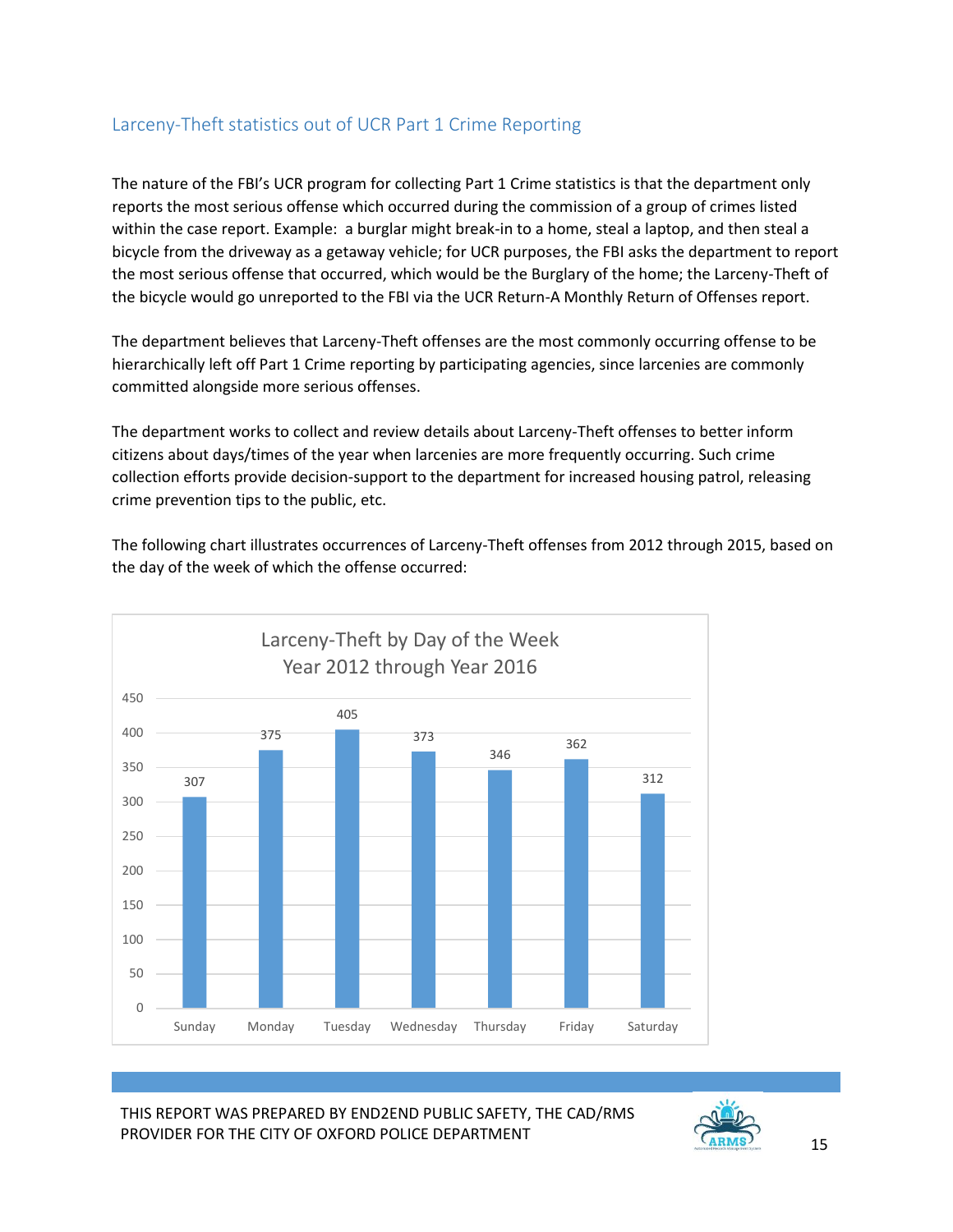# <span id="page-15-0"></span>Larceny-Theft Offense Occurrences by Month



The following chart depicts a summary count of Larceny-Theft offenses grouped by month of occurrence, from the Year 2012 through Year 2016.

THIS REPORT WAS PREPARED BY END2END PUBLIC SAFETY, THE CAD/RMS PROVIDER FOR THE CITY OF OXFORD POLICE DEPARTMENT THE STATISTIC RANGER AND THE CARMED

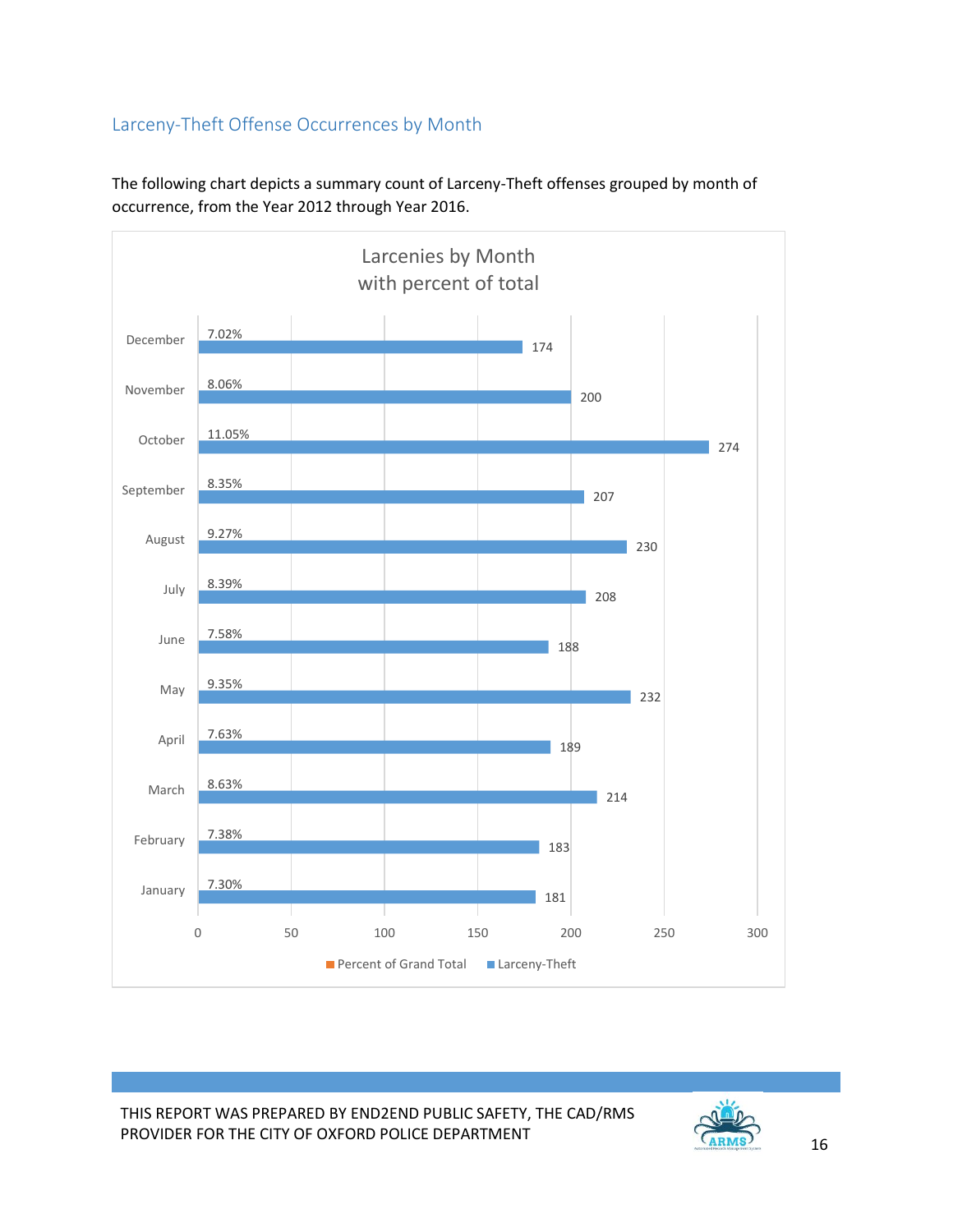The following chart shows a breakdown of the Hour of Day during which Larceny-Thefts are occurring. This chart helps the department to determine the need for citizens to make sure their home, apartment, vehicle, garage, etc. are locked to help prevent becoming the victim of theft while they are away at work, at school, etc., as those times of day experience the highest volume of larceny-theft offenses.



THIS REPORT WAS PREPARED BY END2END PUBLIC SAFETY, THE CAD/RMS PROVIDER FOR THE CITY OF OXFORD POLICE DEPARTMENT THE CONSTRUCTION OF A STATE OF A STATE OF THE STATE OF THE ST

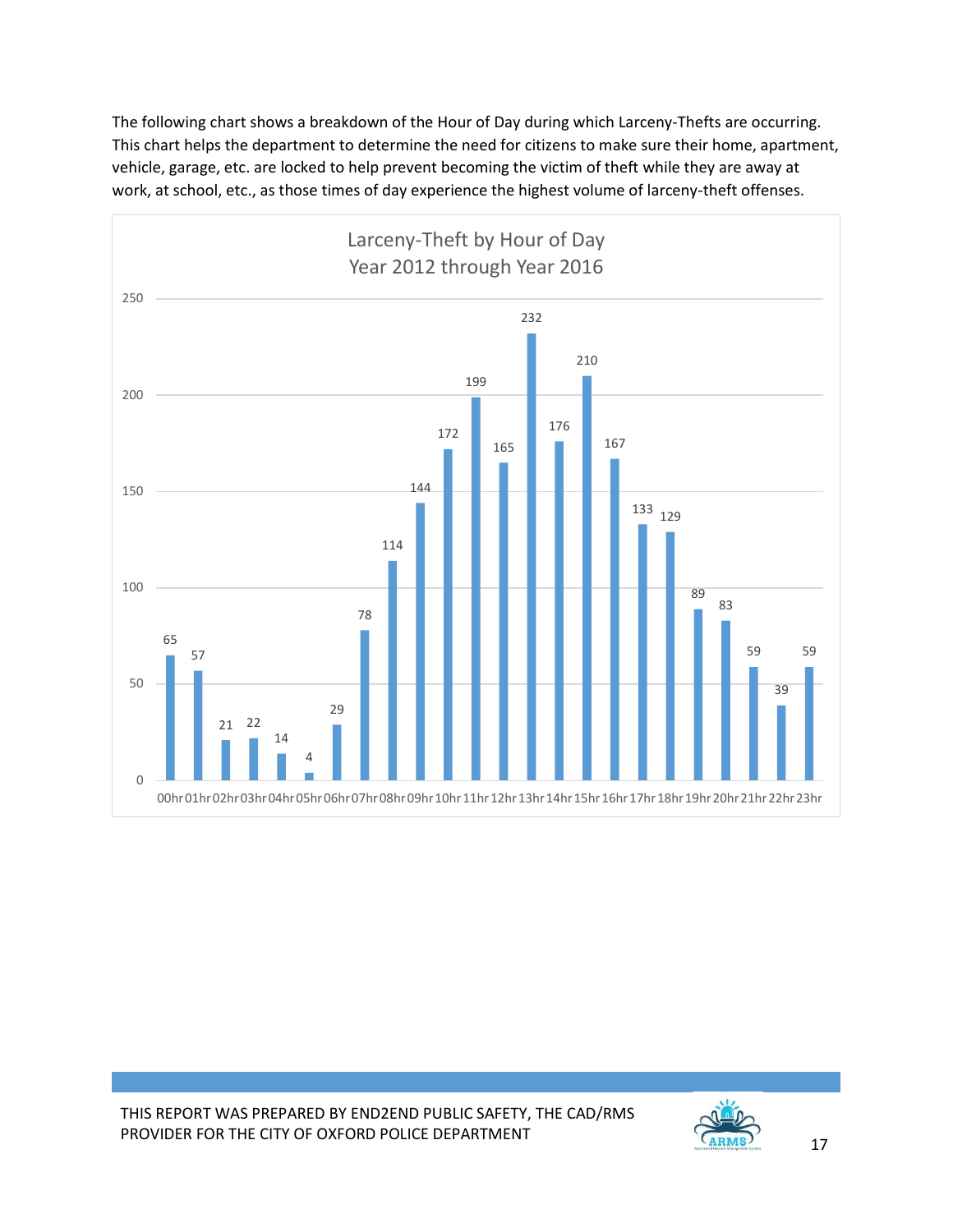#### <span id="page-17-0"></span>Burglary Crimes by Day of the Week

The department analyzes crime data regarding Burglaries to assist in efforts to determine patterns that might prove beneficial to solving burglary crimes. The following chart illustrates the days of the week and the percentage by which each produces the occurrence of a Burglary offense.



| Day of Week | Occurrences of Burglary: 2012 through 2016 |
|-------------|--------------------------------------------|
| Sunday      | 50                                         |
| Monday      | 43                                         |
| Tuesday     | 26                                         |
| Wednesday   | 38                                         |
| Thursday    | 23                                         |
| Friday      | 48                                         |
| Saturday    | 46                                         |

THIS REPORT WAS PREPARED BY END2END PUBLIC SAFETY, THE CAD/RMS PROVIDER FOR THE CITY OF OXFORD POLICE DEPARTMENT THE STATISTIC RANGER AND THE CARMED 18

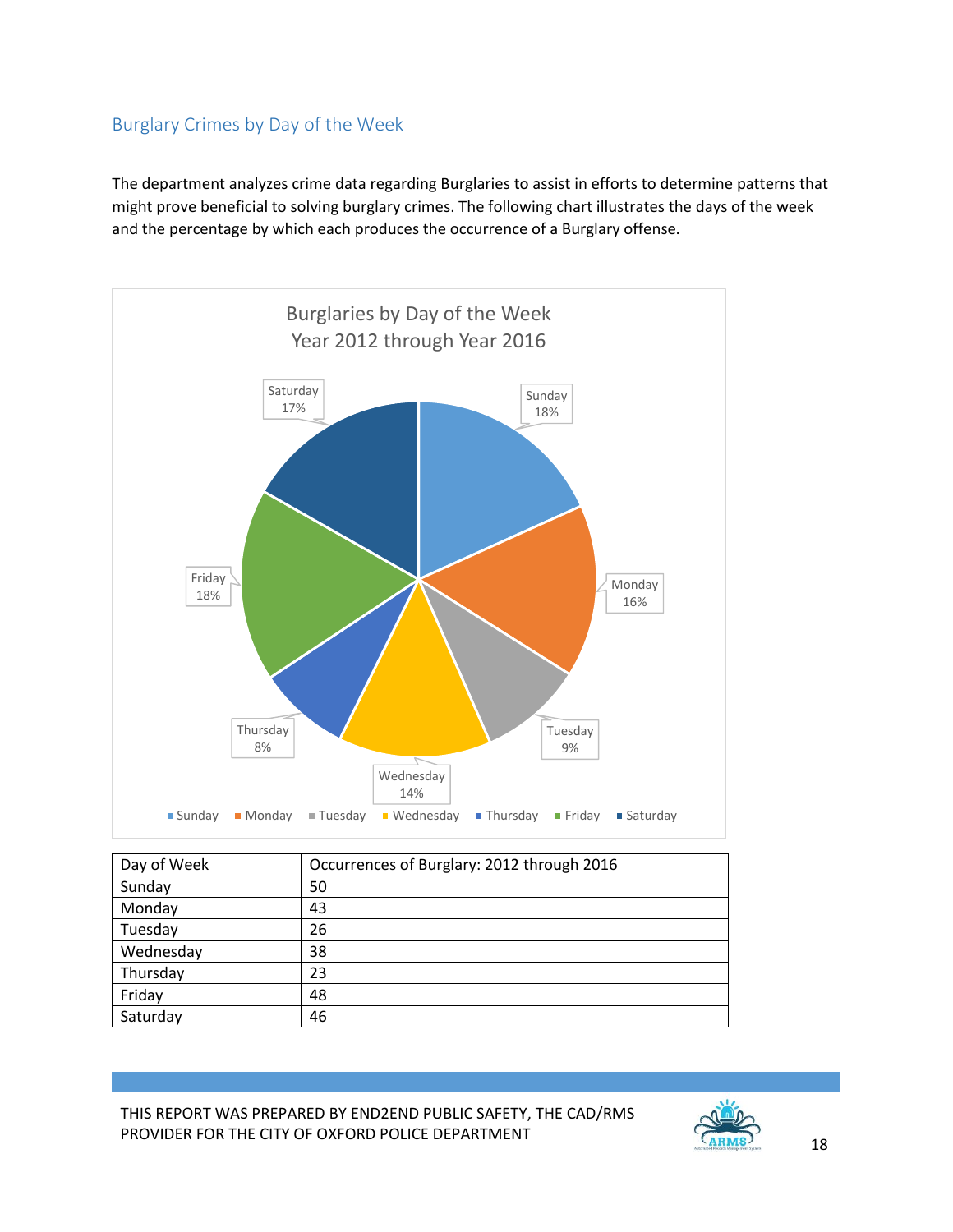#### <span id="page-18-0"></span>Investigated Incidents – Year 2016

The department's Investigations division collects data about the types of incidents being investigated and if an incident is 'cleared by arrest', meaning an offender has been apprehended for the crime.



Below are the FBI UCR solvability statstics for the listed crimes. When compaired to with the FBI UCR the Oxford Police Department solvability statstics are above the national average.

- 48.1% of violent crimes
- 19.7% of property crimes
- 64.1% of murder offenses
- 29.4% of robbery offenses
- 57.7% of aggravated assault offenses
- 22.4% of larceny-theft offenses
- 13.1% of burglary offenses

THIS REPORT WAS PREPARED BY END2END PUBLIC SAFETY, THE CAD/RMS PROVIDER FOR THE CITY OF OXFORD POLICE DEPARTMENT THE CONSTRUCTION OF A SUBSEX 19

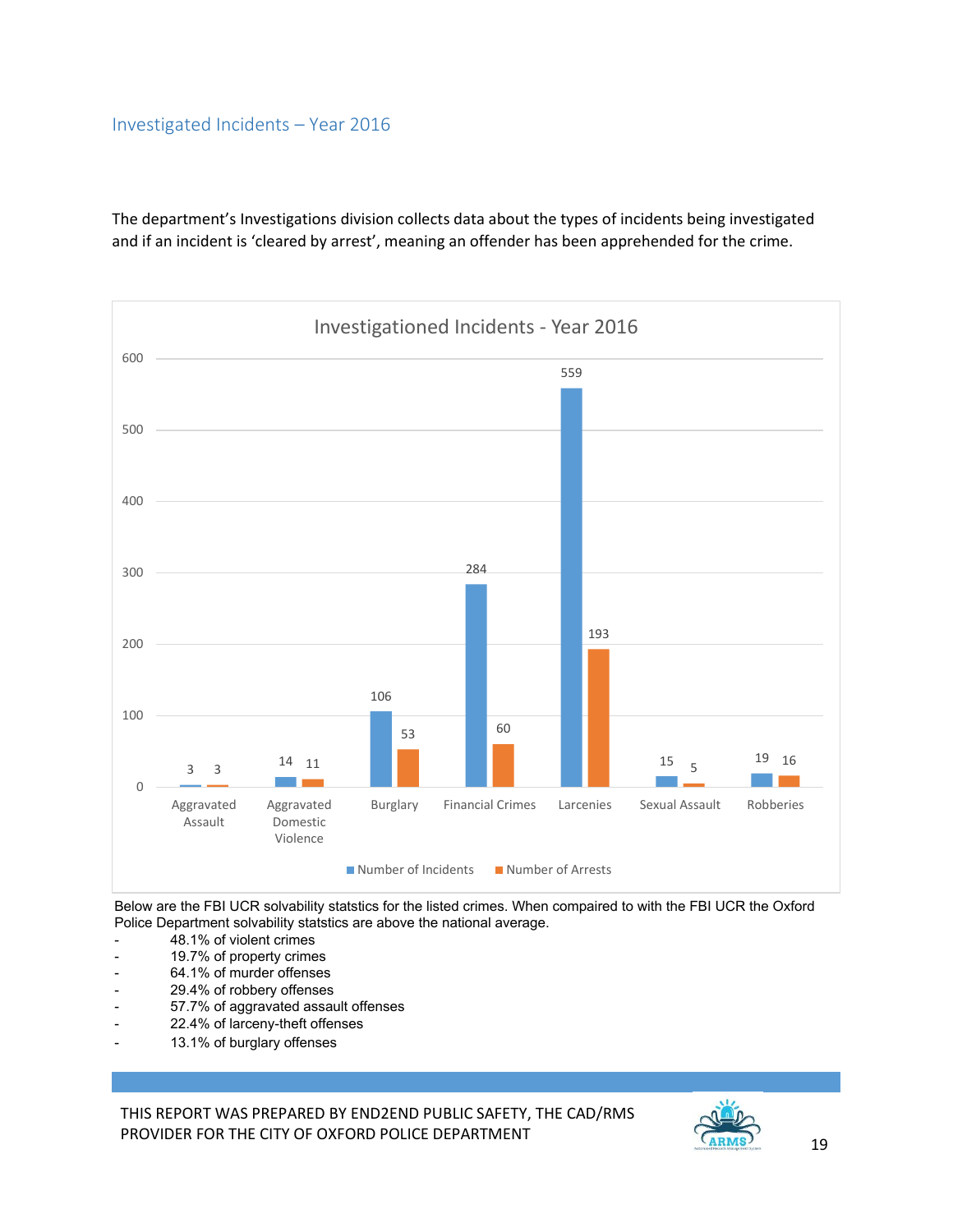## <span id="page-19-0"></span>Alcohol Violations

The following chart provides summary counts of alcohol related arrest charges from the Year 2012 through the Year 2016. The arrest offenses have been categorized as either Traffic-DUI, Public Drunk, or other miscellaneous alcohol violations (such as Minor in Possession, or Sales of Beer to Minor, etc.)



THIS REPORT WAS PREPARED BY END2END PUBLIC SAFETY, THE CAD/RMS PROVIDER FOR THE CITY OF OXFORD POLICE DEPARTMENT **CARMENT** 20

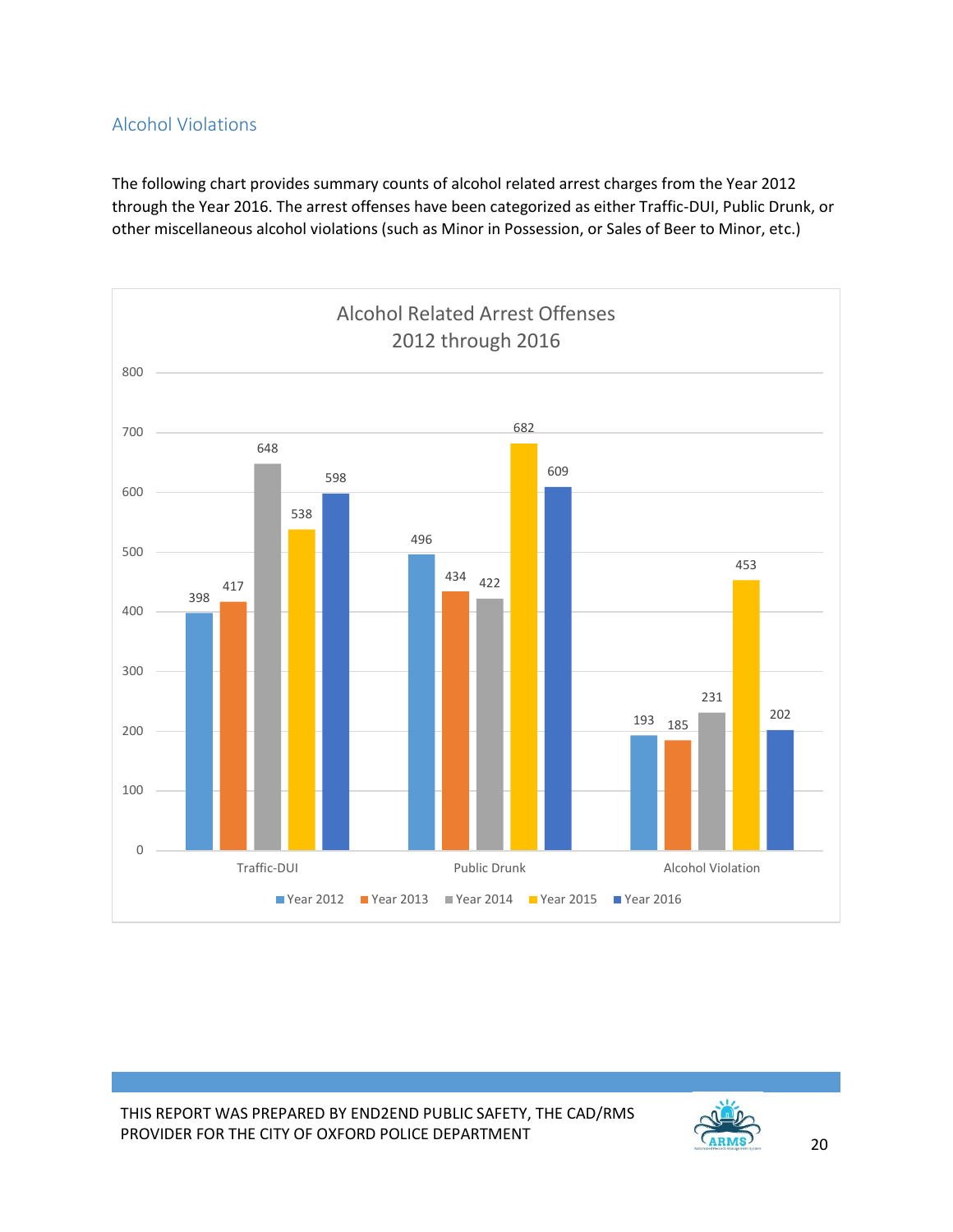#### <span id="page-20-0"></span>Drug Violations

The department categorizes all drug related arrest charges under Narcotics. The numbers shown below reflect the counts of drug related offenses charged against defendants arrested by OPD. These numbers do not include arrest charges brought forth by the Metro Narcotics Unit.



Narcotics violations include charges for both drugs and drug paraphernalia.

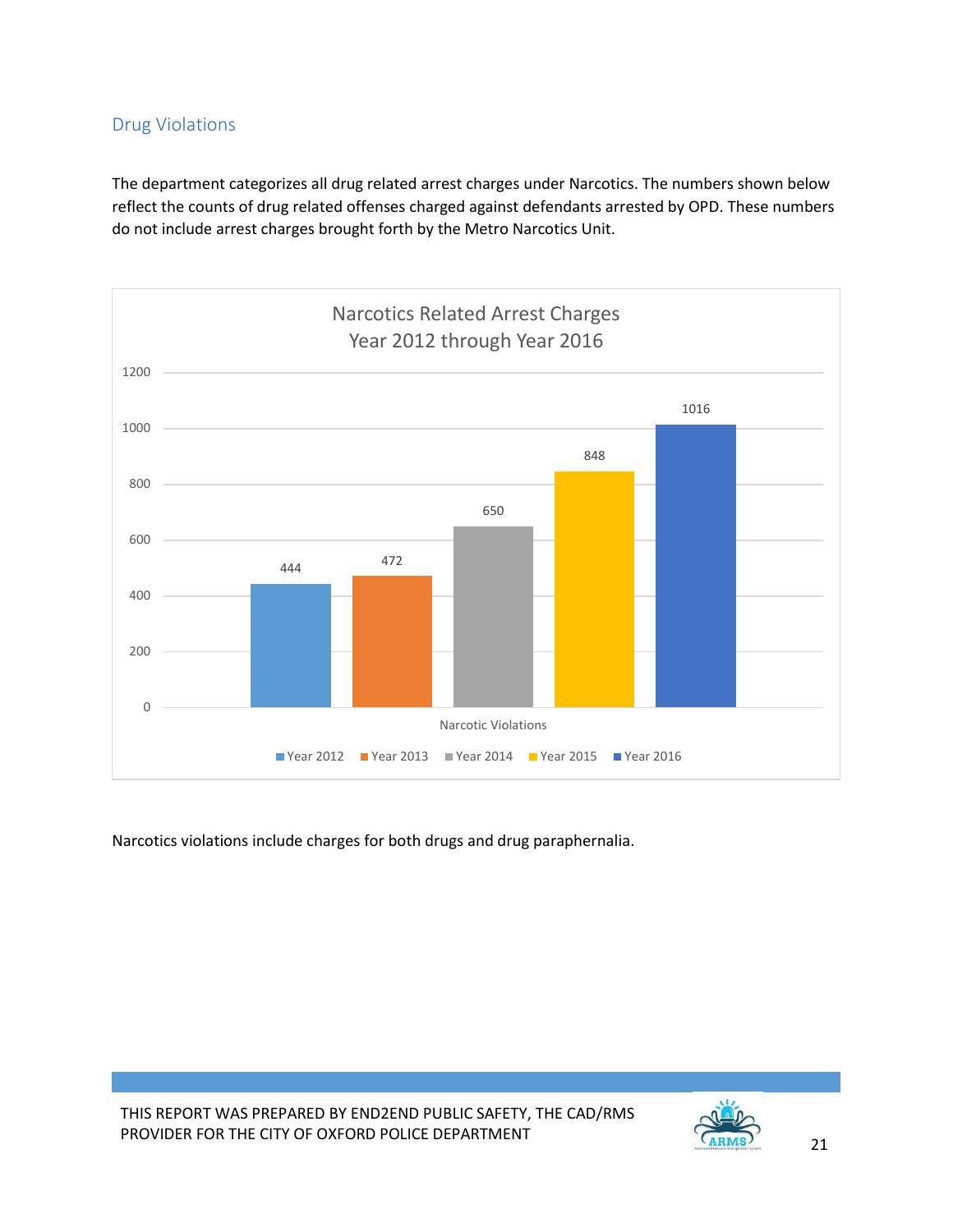#### <span id="page-21-0"></span>Drug Arrest Demographics

The department has experienced significantly more drug-related arrests against Male defendants than against Female defendants. The following chart displays a comparison of Males arrests for one, or multiple, drug related offenses. The chart gives one count for one person arrested for a drug related offense. The chart does not count the person arrested based on the number of charges against that person. For example, if a male is arrested for 3 drug offenses, the chart counts him once.



THIS REPORT WAS PREPARED BY END2END PUBLIC SAFETY, THE CAD/RMS PROVIDER FOR THE CITY OF OXFORD POLICE DEPARTMENT **CARMED** 

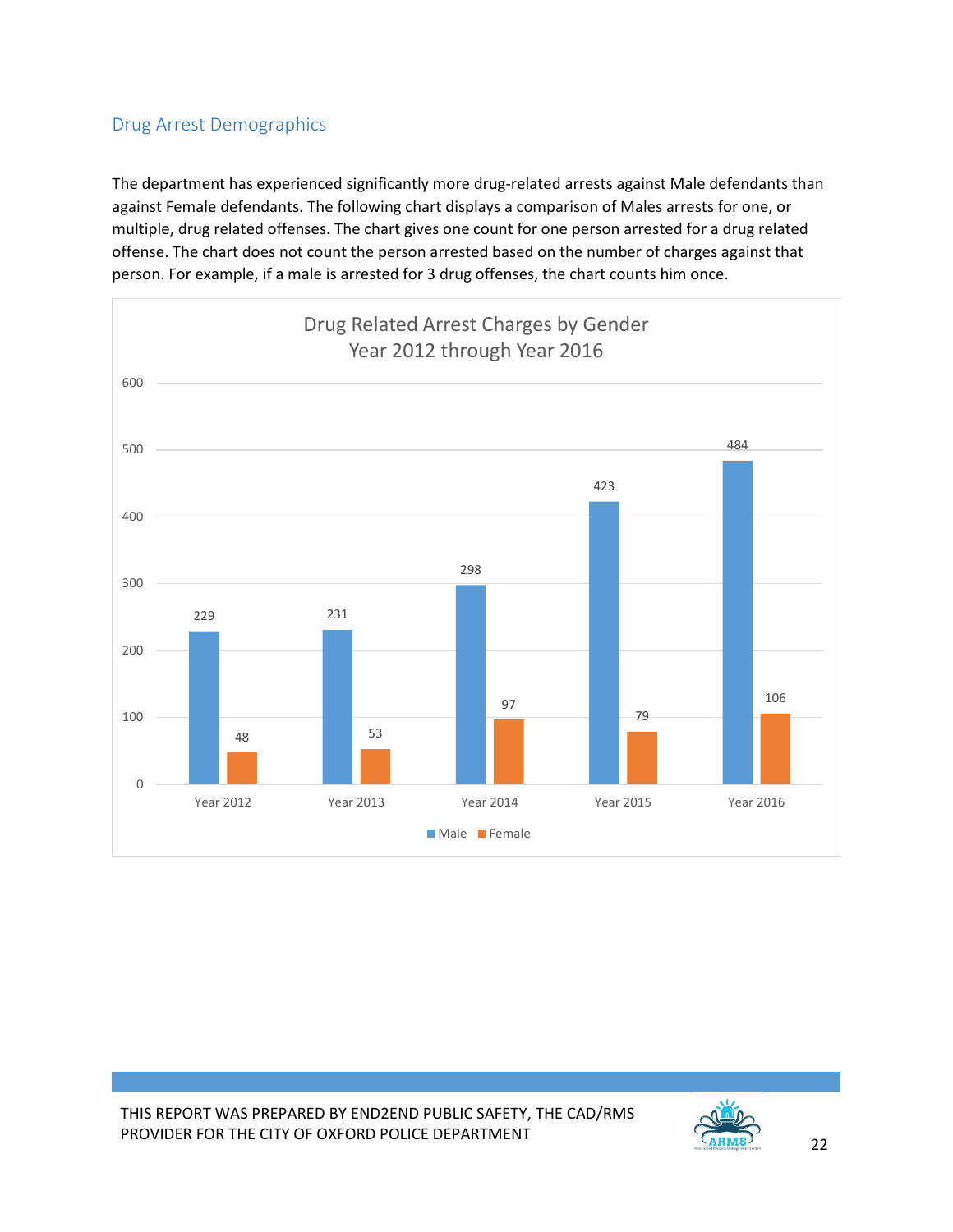Much of drug related arrest charges were brought forth against defendants that were either White or Black; the number of charges against Asian, American Indian, or Pacific Islanders were very small. The following chart displays the number of drug related arrest charges, grouped by Gender and Race, where the defendant was either White or Black.



THIS REPORT WAS PREPARED BY END2END PUBLIC SAFETY, THE CAD/RMS PROVIDER FOR THE CITY OF OXFORD POLICE DEPARTMENT **CARMS** 23

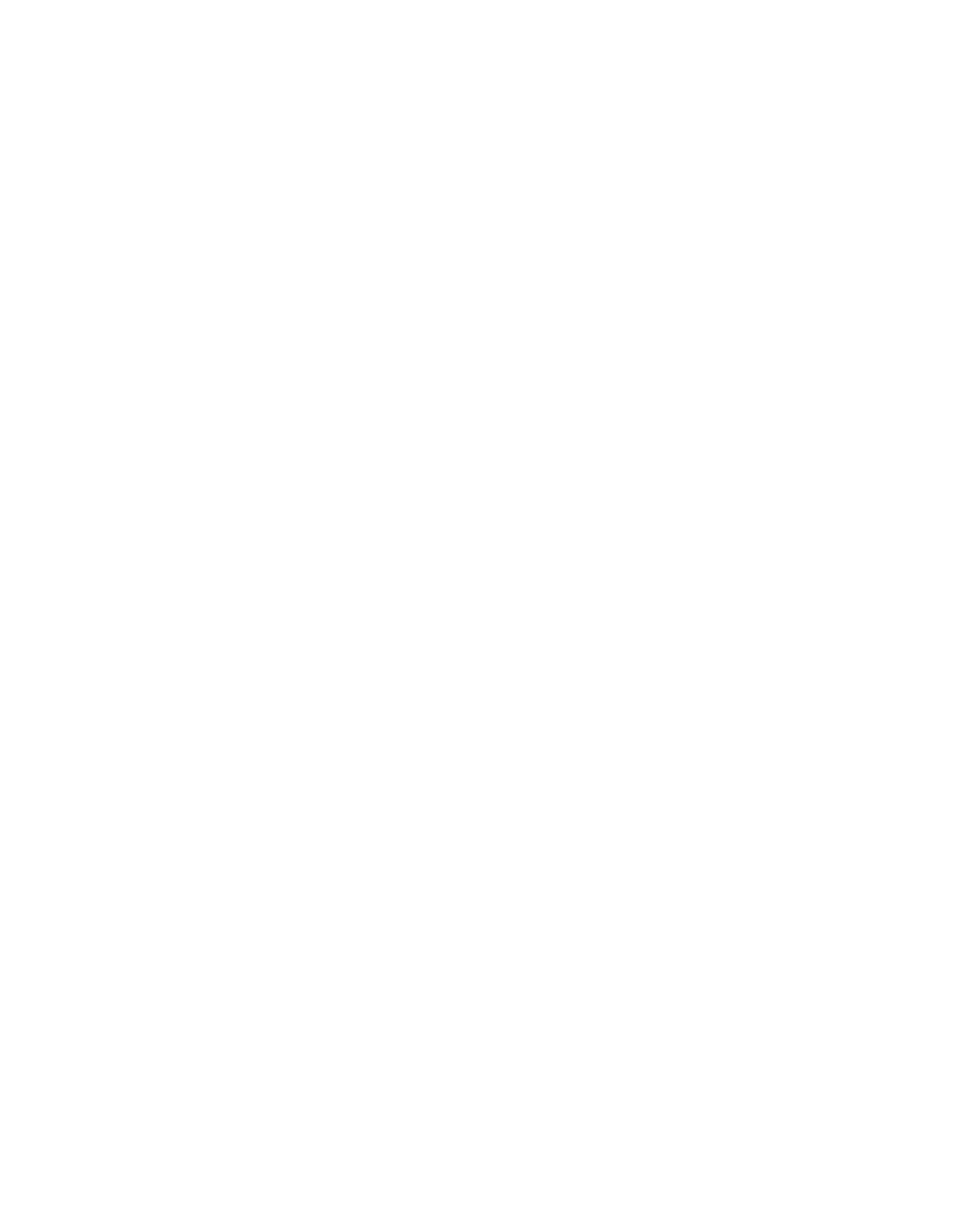#### <span id="page-24-0"></span>Traffic Accidents

The department has experienced increases of Traffic Accident reporting each year 2012 through 2016. Traffic Accident calls increased:

- 15.90% from 2012 to 2013
- 15.51% from 2013 to 2014
- 9.26% from 2014 to 2015

| Year             | <b>Traffic Accidents</b> | Percent Change |
|------------------|--------------------------|----------------|
| <b>Year 2012</b> | 1396                     |                |
| <b>Year 2013</b> | 1618                     | 15.90%         |
| <b>Year 2014</b> | 1869                     | 15.51%         |
| <b>Year 2015</b> | 2042                     | 9.26%          |
| Year 2016        | 2171                     | 6.32%          |



THIS REPORT WAS PREPARED BY END2END PUBLIC SAFETY, THE CAD/RMS PROVIDER FOR THE CITY OF OXFORD POLICE DEPARTMENT THE CONSTRUCTION OF A RAME CARMED 24

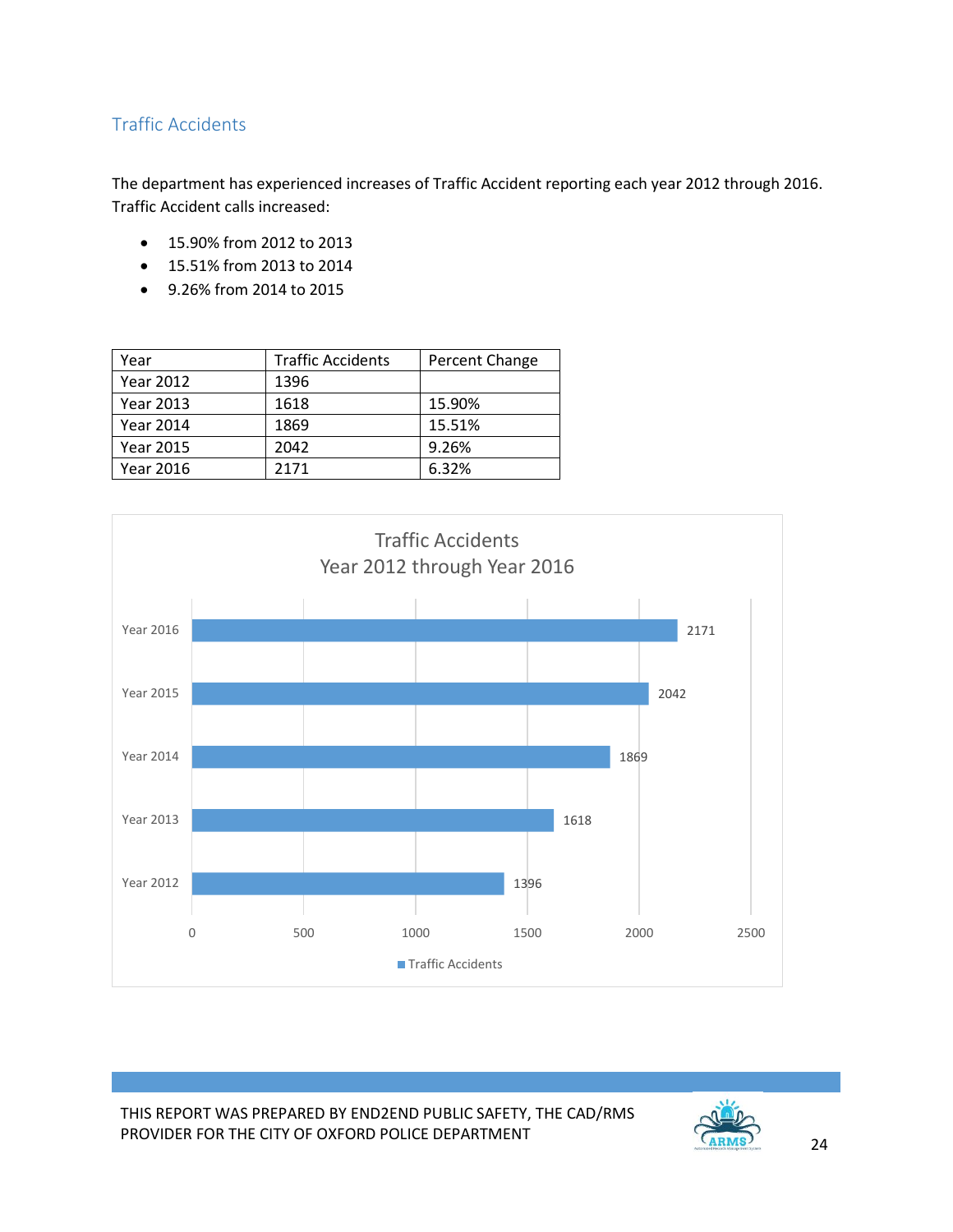### <span id="page-25-0"></span>Top 5 Business Parking Lots for Traffic Accidents

Traffic accidents often occur between drivers navigating parking lots of businesses and shopping centers. The chart below illustrates the Top 5 business parking lots for traffic accidents, showing a summary of accident reports for each business from 2012 through 2016.



THIS REPORT WAS PREPARED BY END2END PUBLIC SAFETY, THE CAD/RMS PROVIDER FOR THE CITY OF OXFORD POLICE DEPARTMENT **CARMENT** 25

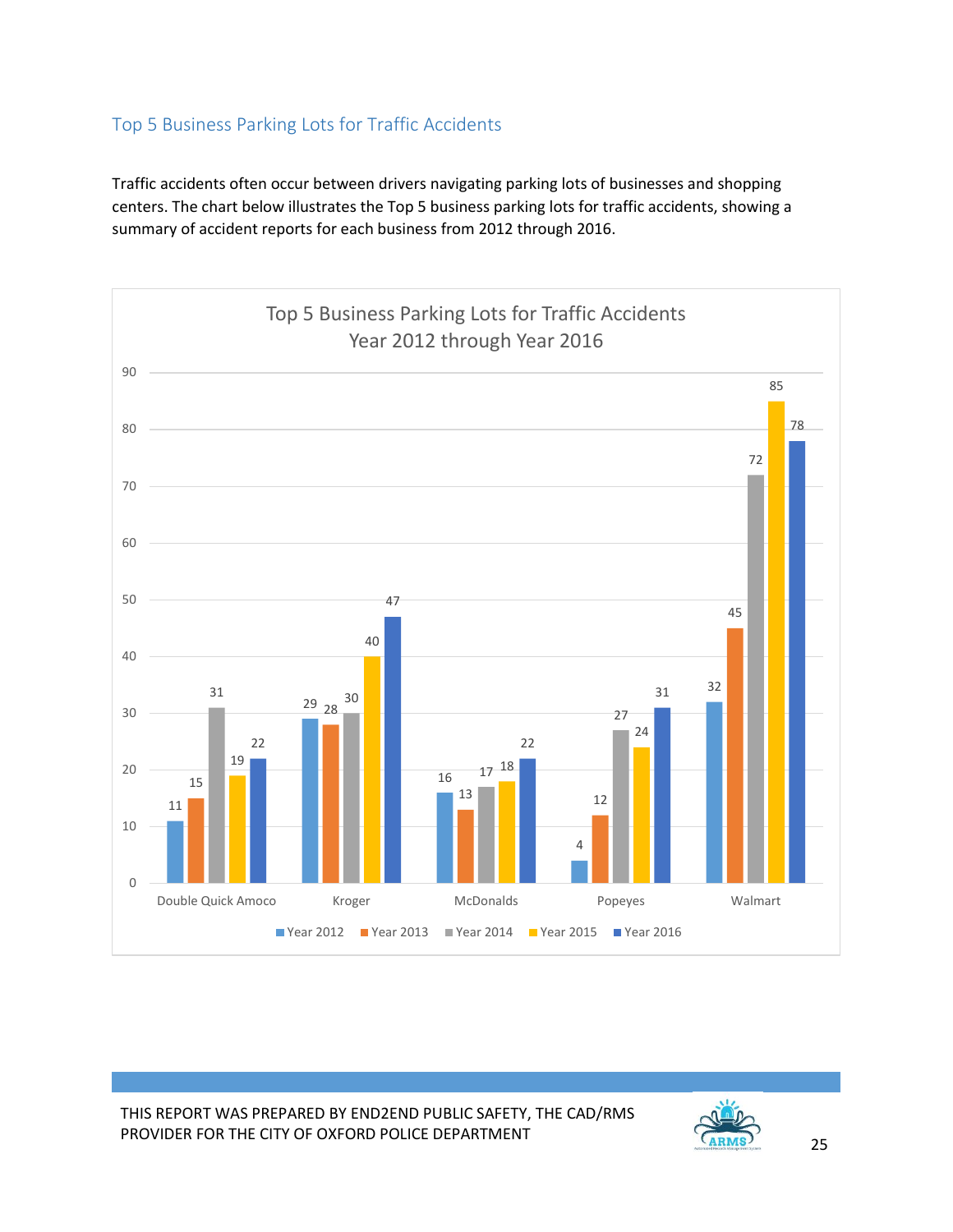# <span id="page-26-0"></span>Top 5 Streets for Traffic Accidents



#### The following chart provides a count of Traffic Accidents grouped by Top 5 occurring Streets.

THIS REPORT WAS PREPARED BY END2END PUBLIC SAFETY, THE CAD/RMS PROVIDER FOR THE CITY OF OXFORD POLICE DEPARTMENT **CARMED** 26

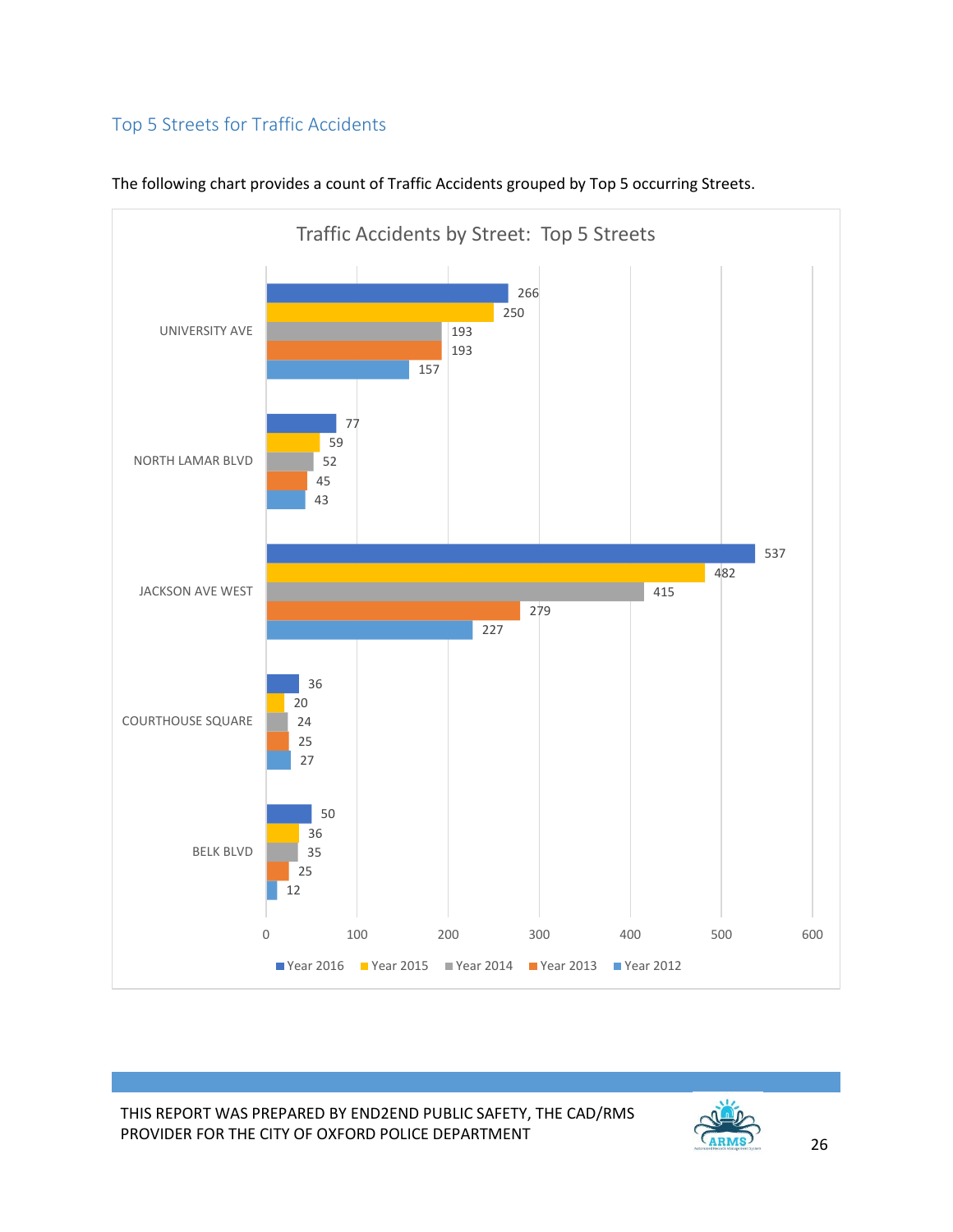## <span id="page-27-0"></span>Traffic Citations Issued

The department experienced significant increase in moving and criminal citations issued in 2014 and 2015, as compared to 2012 and 2013. The department experienced a 55.00% increase in citations issued from 2013 to 2014.



THIS REPORT WAS PREPARED BY END2END PUBLIC SAFETY, THE CAD/RMS PROVIDER FOR THE CITY OF OXFORD POLICE DEPARTMENT **CARMED** 

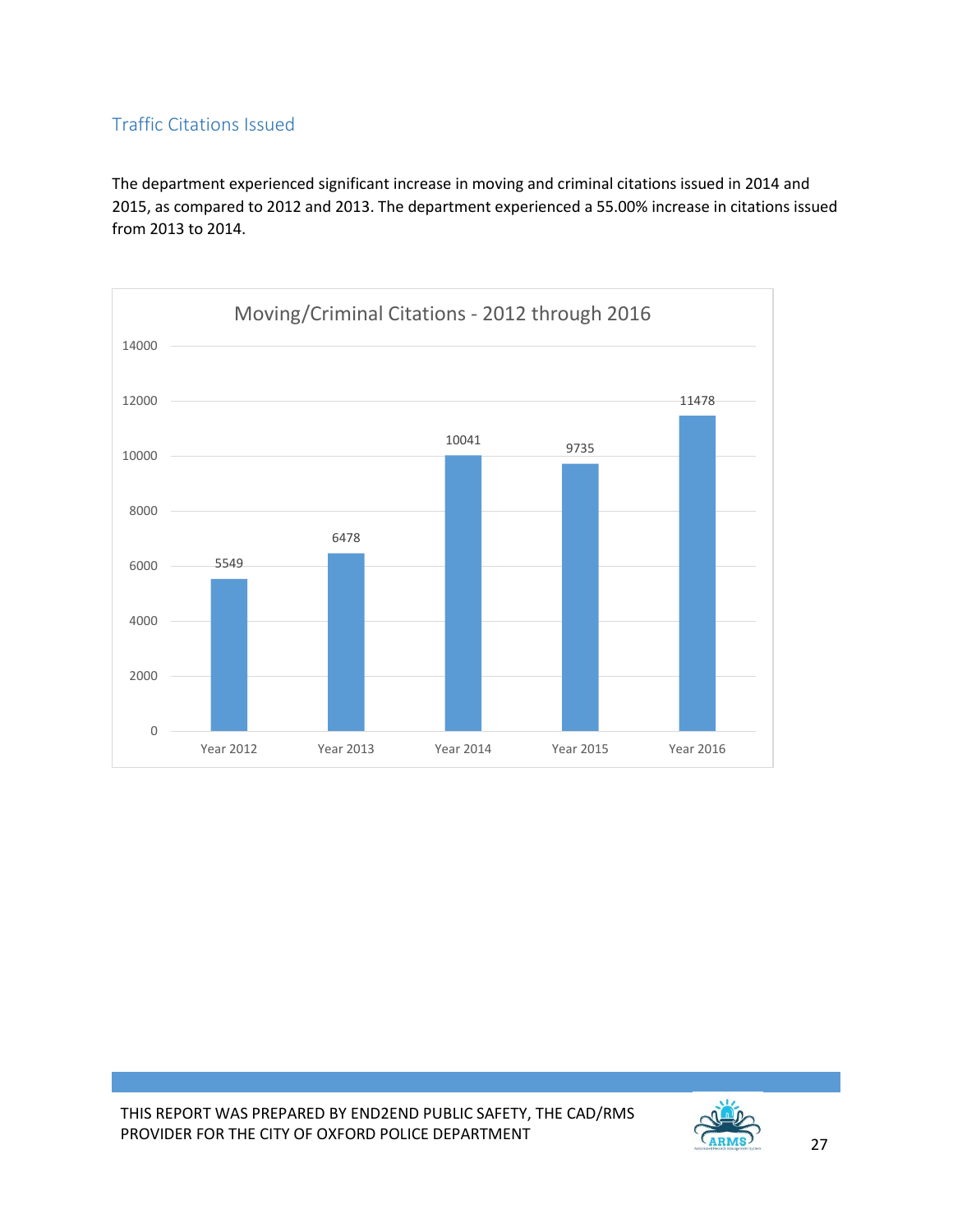During the years 2012 through 2016, the citations issued by the department reflect the following breakdown by race of defendant, as shown in the table and pie chart below.

| Race            | Count |
|-----------------|-------|
| AMERICAN INDIAN | 34    |
| <b>ASIAN</b>    | 2342  |
| <b>BLACK</b>    | 13948 |
| <b>WHITE</b>    | 25817 |
| OTHER/UNKNOWN   | 1140  |



THIS REPORT WAS PREPARED BY END2END PUBLIC SAFETY, THE CAD/RMS PROVIDER FOR THE CITY OF OXFORD POLICE DEPARTMENT **CARMS** 28

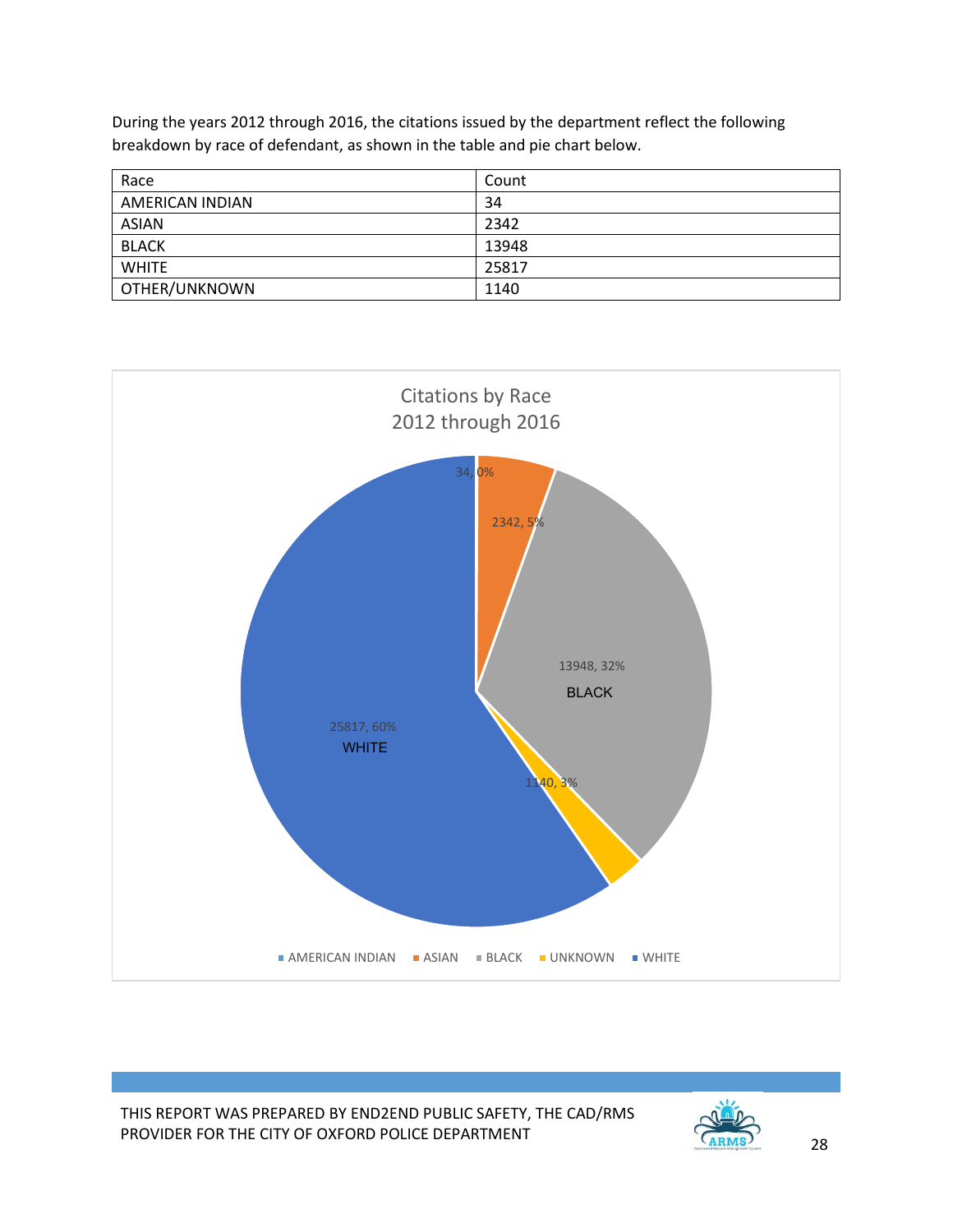During the years 2012 through 2016, the citations issued by the department reflect the following breakdown by sex of defendant, as shown in the pie chart below.



THIS REPORT WAS PREPARED BY END2END PUBLIC SAFETY, THE CAD/RMS PROVIDER FOR THE CITY OF OXFORD POLICE DEPARTMENT **CARMS** 29